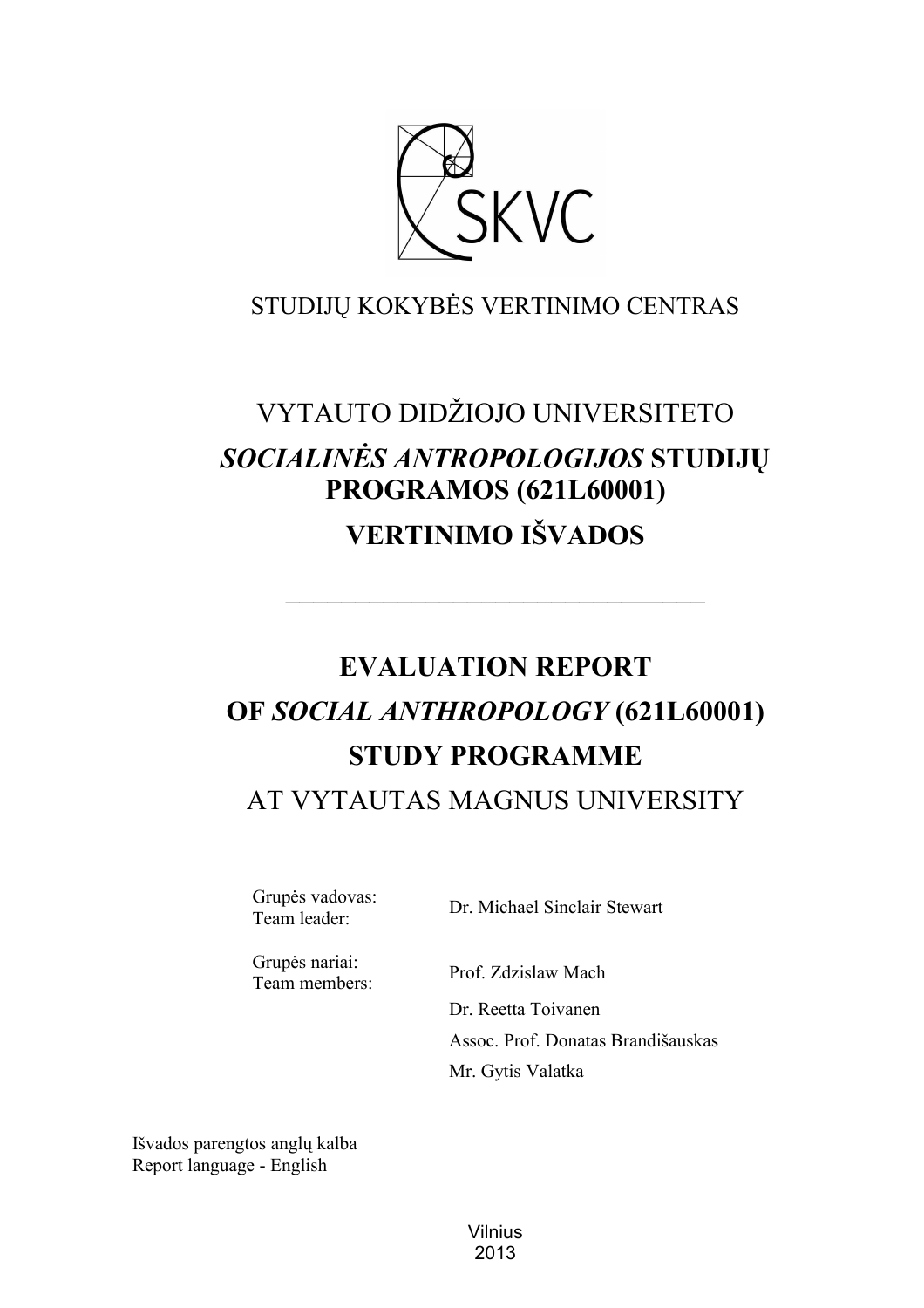# **DUOMENYS APIE ĮVERTINTĄ PROGRAMĄ**

| Studijų programos pavadinimas                           | Socialinė antropologija                                                                                     |
|---------------------------------------------------------|-------------------------------------------------------------------------------------------------------------|
| Valstybinis kodas                                       | 621L60001                                                                                                   |
| Studijų sritis                                          | Socialiniai mokslai                                                                                         |
| Studijų kryptis                                         | Antropologija                                                                                               |
| Studijų programos rūšis                                 | Universitetinės studijos                                                                                    |
| Studijų pakopa                                          | Antroji                                                                                                     |
| Studijų forma (trukmė metais)                           | Nuolatinė (2 metai)                                                                                         |
| Studijų programos apimtis kreditais                     | <b>120 ECTS</b>                                                                                             |
| Suteikiamas laipsnis ir (ar) profesinė<br>kvalifikacija | Antropologijos magistras                                                                                    |
| Studijų programos įregistravimo data                    | Lietuvos Respublikos švietimo ir<br>mokslo<br>ministro 2007 m. vasario 19 d. įsakymu Nr.<br><b>ISAK-225</b> |

### **INFORMATION ON EVALUATED STUDY PROGRAMME**

–––––––––––––––––––––––––––––––

| Title of the study programme                           | <b>Social Anthropology</b>                                                                                                                          |
|--------------------------------------------------------|-----------------------------------------------------------------------------------------------------------------------------------------------------|
| State code                                             | 621L60001                                                                                                                                           |
| Study area                                             | Social Sciences                                                                                                                                     |
| Study field                                            | Anthropology                                                                                                                                        |
| Kind of the study programme                            | University studies                                                                                                                                  |
| Study cycle                                            | Second                                                                                                                                              |
| Study mode (length in years)                           | Full-time (2 years)                                                                                                                                 |
| Volume of the study programme in credits               | <b>120 ECTS</b>                                                                                                                                     |
| Degree and (or) professional qualifications<br>awarded | Master of Anthropology                                                                                                                              |
| Date of registration of the study programme            | 19 of February 2007, under the order of the<br>Minister of the Ministry of Education and<br>Science of the Republic of Lithuania No. ISAK<br>$-225$ |

© Studijų kokybės vertinimo centras

The Centre for Quality Assessment in Higher Education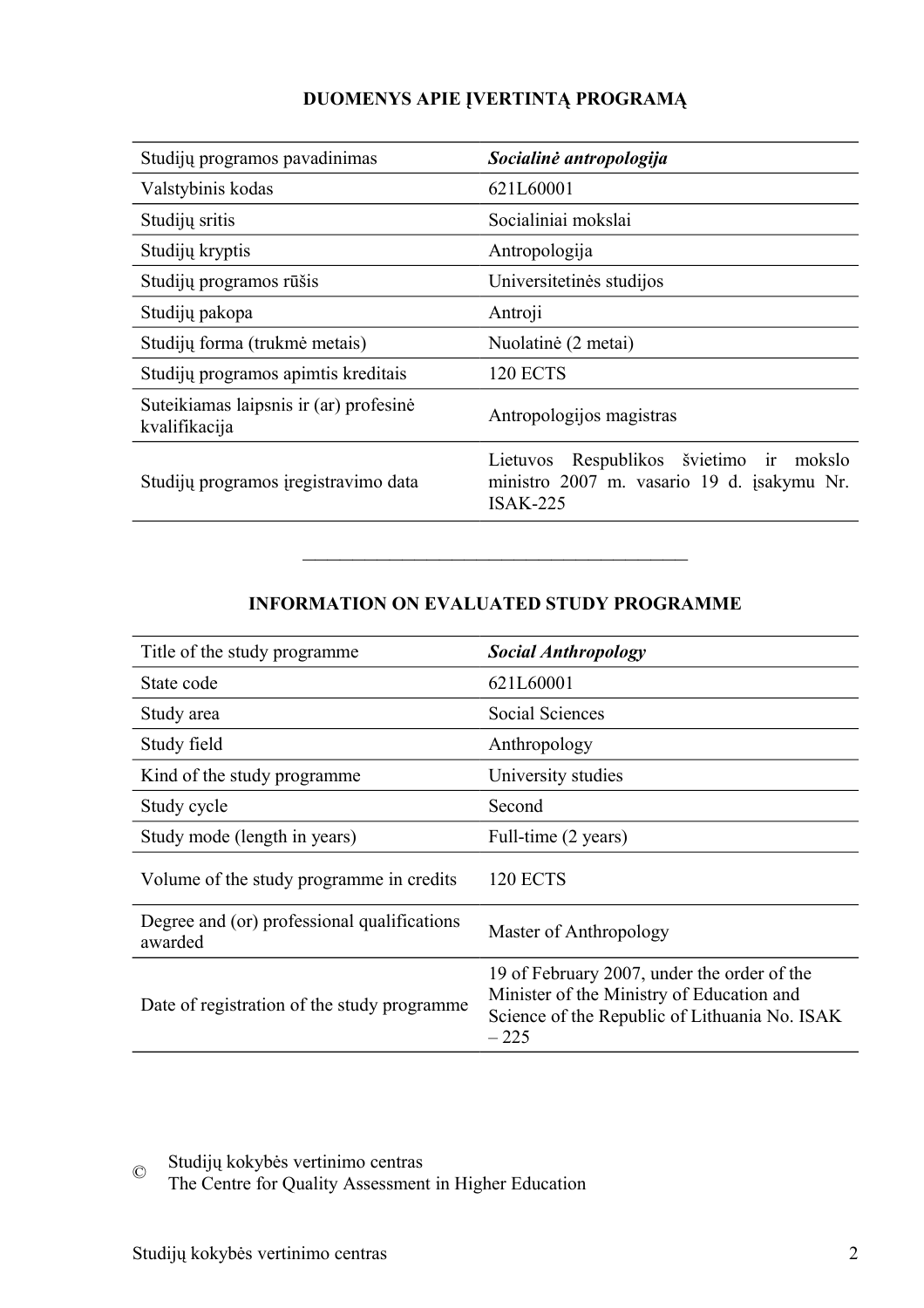# **CONTENTS**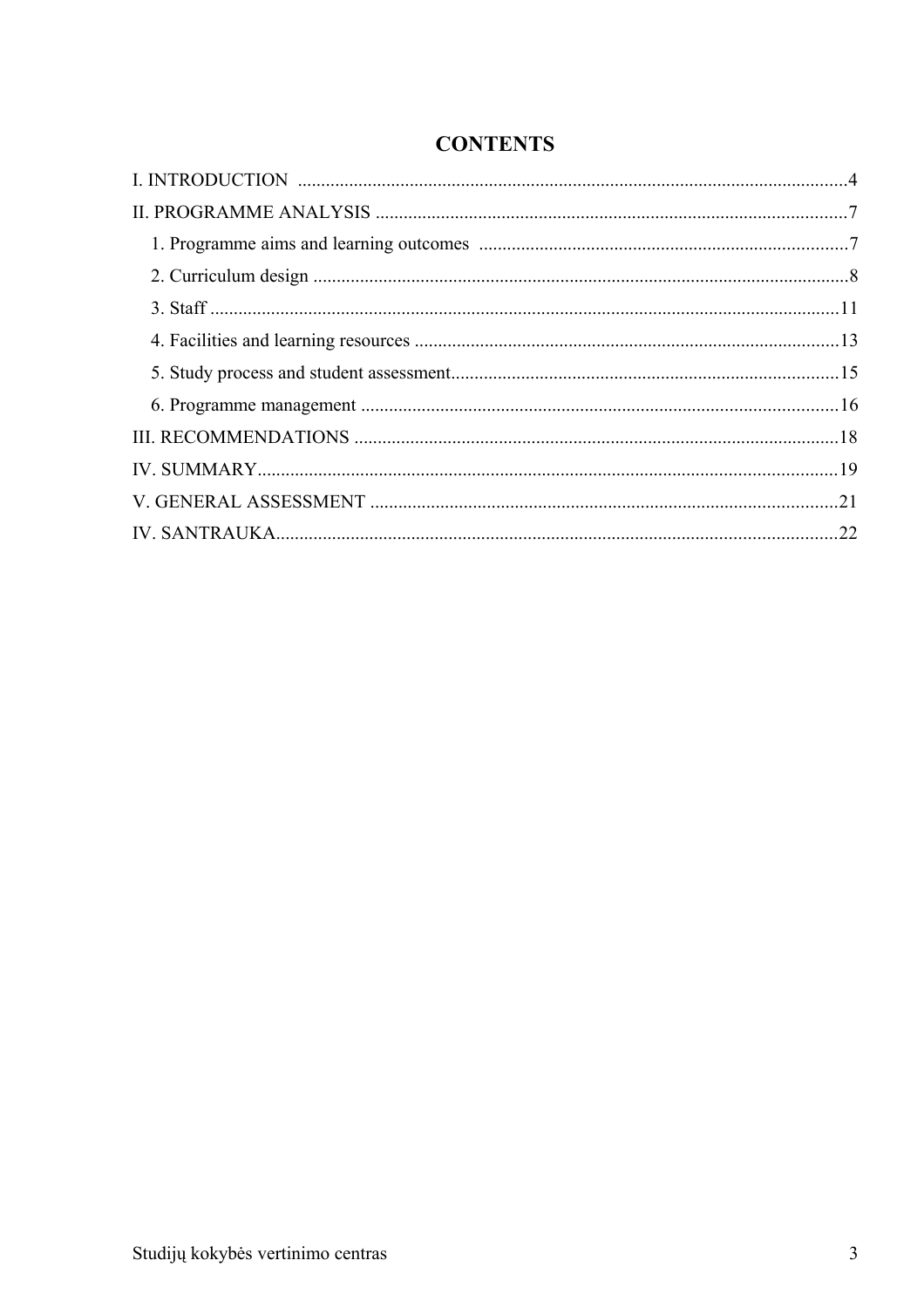# <span id="page-3-0"></span>**I. INTRODUCTION**

The procedures of the external evaluation of the *Social Anthropology* Masters study programme in the field of Anthropology were initiated by the Centre for Quality Assessment in Higher Education of Lithuania nominating the external evaluation peer group formed by the Chair, Dr. Michael Stewart (University College London, UK), Professor Zdzislaw Mach (Head of the Centre for European Studies, Krakow University, Poland), Adjunct Professor Dr. Reetta Toivanen (University of Helsinki, Finland), Assoc. Prof. Donatas Brandišauskas (Senior Research Fellow, Head of the Module of Sociocultural Anthropology, Vilnius University, Lithuania), and Mr. Gytis Valatka, student representative (Vilnius University, Lithuania).

For the evaluation the following documents have been considered:

- 1. Law on Higher Education and Research of Republic of Lithuania;
- 2. Procedure of the External Evaluation and Accreditation of Study Programmes;
- 3. General Requirements for Masters Degree Study Programmes;
- 4. Methodology for Evaluation of Higher Education Study Programmes.

The basis for the evaluation of the study programme is the Self-Evaluation Report (hereafter, SER), prepared in 2013, its annexes and the site visit of the expert group to Kaunas on  $12<sup>th</sup>$ November 2013. The visit included all required meetings with different groups: the administrative staff of the Department of Sociology and Social Anthropology, staff responsible for preparing the self-evaluation documents, teaching staff of the Masters programme, students of all years of study, alumni of the programme and employers. The review panel evaluated various support services (classrooms, laboratories, library, computer facilities), and also examined students' final Thesis, and various other materials. At the end of the visit, and after the review panel discussion were presented a set of introductory general conclusions. After the visit, the panel met again to discuss and agree the content of the report, which represents the review panel consensual views.

Our assessment of the study programme was, taking into consideration the considerable challenges a programme of this sort faces in any part of Lithuania, very positive. We were overwhelmed by the extremely enthusiastic attitude of the current students and the alumni to the study programme. The students – to put it quite simply – adore the study programme, including, we have to admit, aspects of the programme over which we had, prior to the visit, expressed considerable scepticism (such as the value of the short term courses with foreign scholars that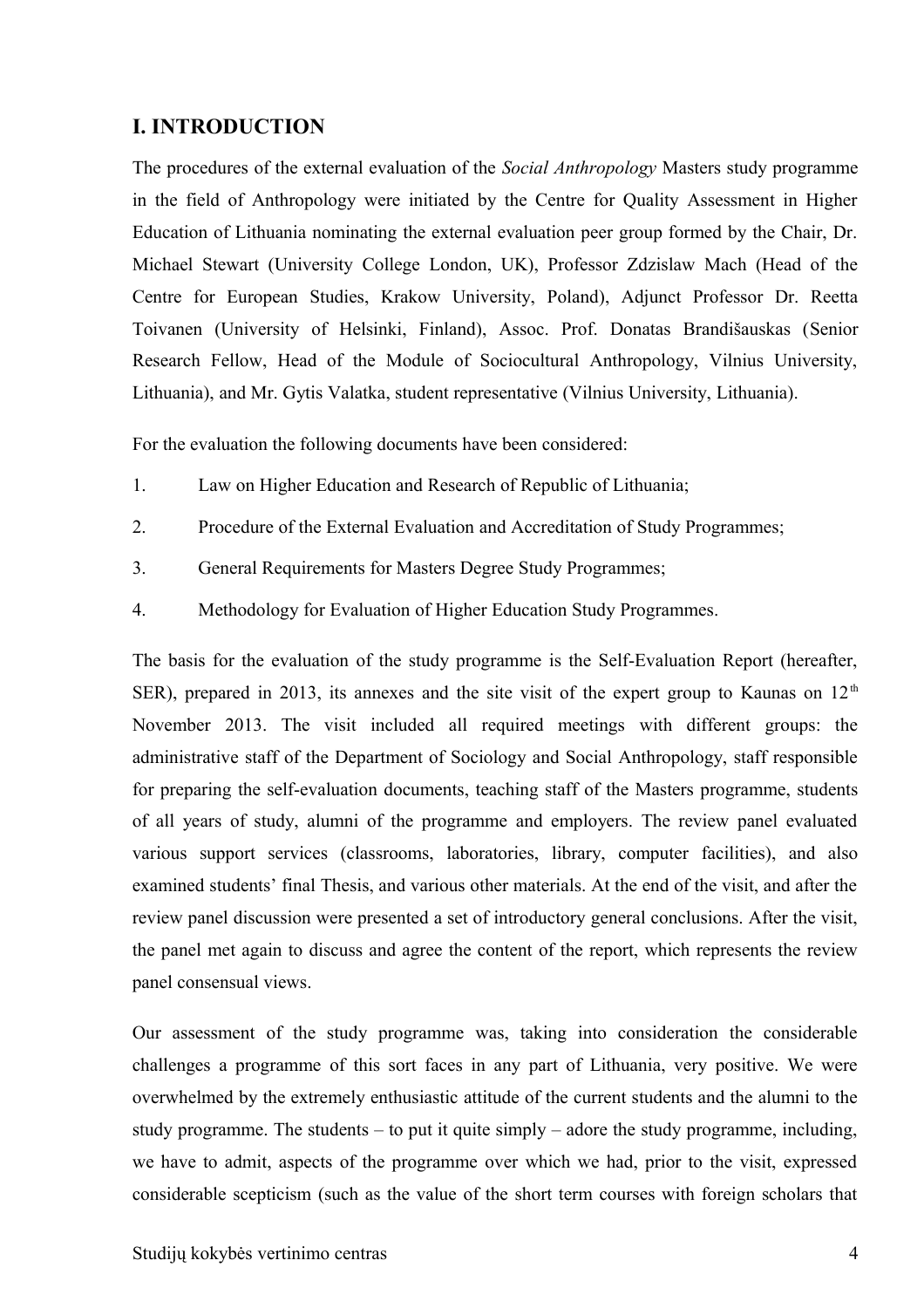can last as little as one week). Arguing forcibly against our pre-judgement, the students asserted that the short courses – with the access to distinguished foreign faculty – was one of the fundamental features of the study programme, one of the primary reasons they had chosen it and a unique feature that 'has to be preserved'.

The enthusiastic attitude of the students came across in everything they said. It is clear that the Centre of Social Anthropology (the larger part of Professor Vytis Čubrinskas') office is a place that all can go to borrow books, to find colleagues to talk to, to hang out and acquire all those informal forms of socialisation into a disciplinary way of thinking that few universities today can provide. Students stressed the 'great atmosphere', the fact that you are treated as an equal and feel you are among friends in your work. Indeed, we discovered that the Centre is a focal point for anthropologists across the country that encourages their students to visit to find the key textbooks in social anthropology that are currently unavailable in other Departments.

Professor Vytis Čubrinkas, who singlehandedly manages this programme of education, is a charismatic intellectual leader to his students. This fact is neither to be sneered at nor to be belittled. Contrary to common opinion, such leadership demands great efforts of imagination and empathy. To sustain such leadership in the anthropological desert of central Lithuania is a real achievement that stands as sterling testimony to Professor Čubrinskas' profound commitment to making this study programme viable. As one student told us: I was so glad to find that finally here somebody understood me and helped me to do what I had so long wanted to do." (this student won EU funding to go to Chicago during her studies). It is hard to imagine a better recommendation for a university course at this level of study.

Three years ago the current Chair of this evaluation visited the study programme, with a different team of fellow assessors. While the review panel at that time were impressed with many features of the programme they found a flaw in the curriculum design serious enough to merely award a 2 (Curriculum design evaluation area) and made a number of specific suggestions for improvement. As documented below, the most substantial issues raised, not just in relation to the curriculum, but in other areas too (e.g. library openings), have been effectively addressed. Most importantly the preparation of students for their essential fieldwork exercise has been persuasively improved. We found a list of Theses that showed a very significantly improvement in topic and range. Many of these Theses had been written on the basis of fieldwork conducted abroad. Moreover the programme co-ordinators had found financial support to enable students to travel – this has been a real asset for the students in the past few years of severe financial crisis and the programme deserves great praise for having the foresight to apply for such support.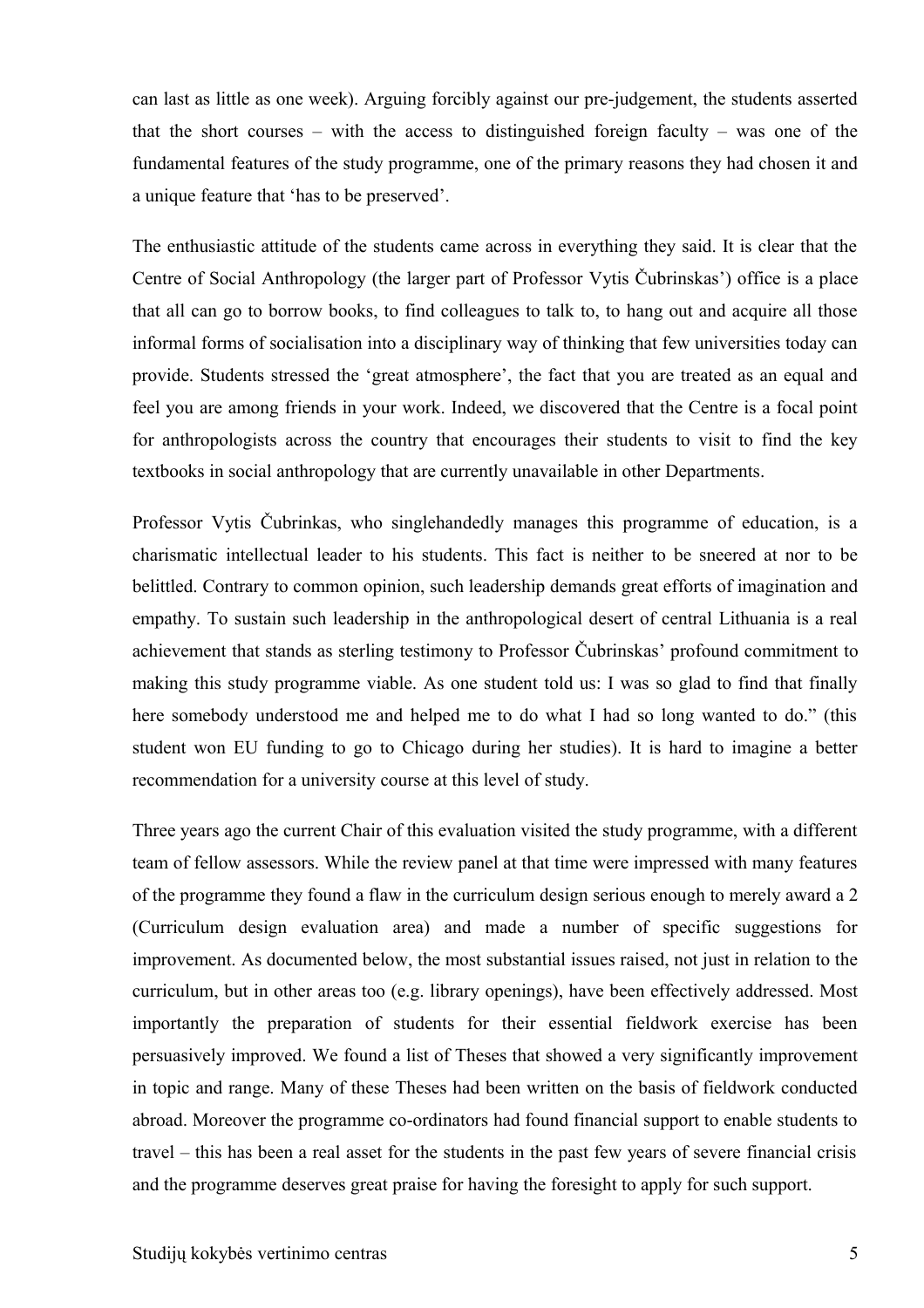In the crucial area of curriculum development in 2010 we had argued that there was a need to form *"a greater focus, perhaps even specialization',* a *'more fully defined profile and strategy',* and a *'clear research profile'.* We argued that there was a constant danger in *"the pressure to maintain a large scale programme leads to a lack of consistency in provision and, at times, an aleatory program structure".* So we suggested that there was *"a need for greater intellectual cohesion, for closer specification of the program's unique qualities and resolute focus on training students in these areas of expertise".* Three years later these earlier identified weaknesses have been genuinely addressed. There are three clearly identified foci of the programme: transnationalism; intercultural interaction and 'state and religion'. These foci are both highly appropriate to the task of promoting a coherent anthropological project in modern day Lithuania, allow students to focus their efforts on realisable Theses projects and mark Vytautas Magnus University (VMU, for short) study programme out within Lithuanian social sciences.

The development of a Bachelor at Vytautas Magnus University – which was not evaluated on this visit – is also a positive sign of the strong institutional support that exists at the university for the development of this study programme. Altogether it was the review panels' view that this is a good programme in a discipline that has weak institutional support at the national level and that needs to be given the reassurance that comes from a full approval for a six year review. It is hoped that this will also allow the university to make further productive investment in this work.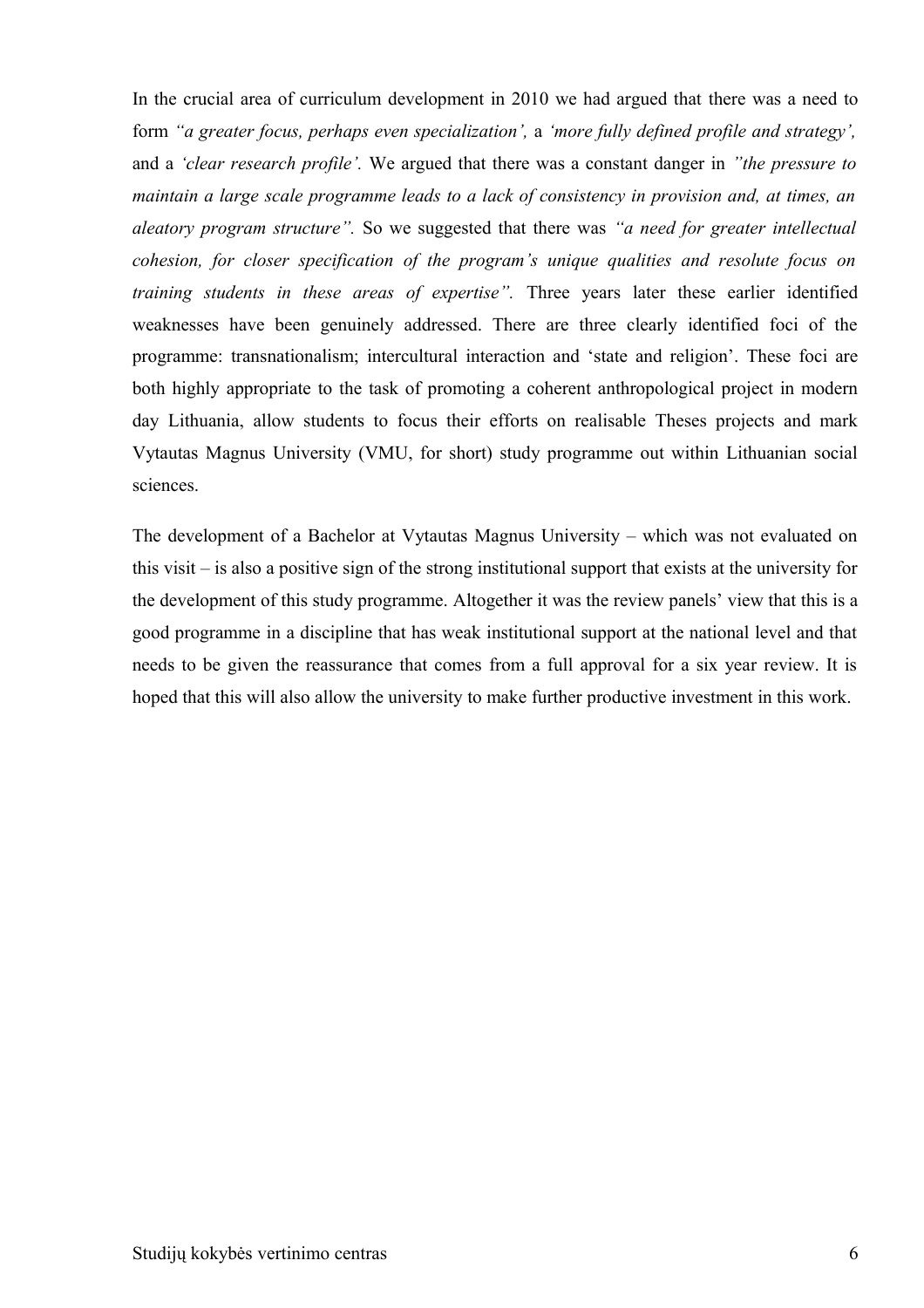# <span id="page-6-1"></span>**II. PROGRAMME ANALYSIS**

#### <span id="page-6-0"></span>*1. Programme aims and learning outcomes*

*The programme aims and intended learning outcomes are well defined, clear and publicly accessible and are based on both academic and likely professional requirements, as well as public needs.*

The programme applies an anthropological lens to the study of humanity and a broad range of sociocultural phenomena in today's world. We were impressed by the coherence and appropriateness of the three key knowledge and understanding intended learning outcomes. The programme is firstly designed to provide a thorough knowledge of how to identify occasions of social rupture caused by the collision of different global, transnational and local developments with ethnic, racial, religious identifications and politics. Second, it provides systematic knowledge of how to manage intercultural understanding and an ability to monitor, analyse and offer solutions to mitigate social and cultural encounters and conflicts in contributing to the public debates on such issues. Finally the programme aims to provide a thorough understanding of how to design a research project, an introduction to writing a grant proposal, conducting independent field research, analysing and interpreting fieldwork data – all crucial skills in the modern labour market.

The programme provides a coherent approach to anthropology with an appropriate balance of theory-method and particular thematics including regionally-specific issues. The programme structure and content is designed around three key themes: intercultural understanding, transnationalism and social change regarding state transformations. The Eastern European dimension adds experiential-ethnographic character to the teaching. The sequence of subjects appropriately arranged starting with the theory-method cluster in the first term and following up with the thematic cluster during the next two terms. The generic intended learning outcomes are clearly presented and well designed to provide students – as attested by our meeting with the alumni of the study programme – with transferrable skills. These included an ability to approach a problem holistically, approaching issues from new and unfamiliar perspectives and 'critical thinking' in the sense of refusing to be satisfied with the common sense or the most obvious answers to problems.

In general the structure of the programme makes it competitive with other programmes in social sciences in Lithuania as it explicitly integrates a range of academic fields, such as social theory

#### Vilnius 2013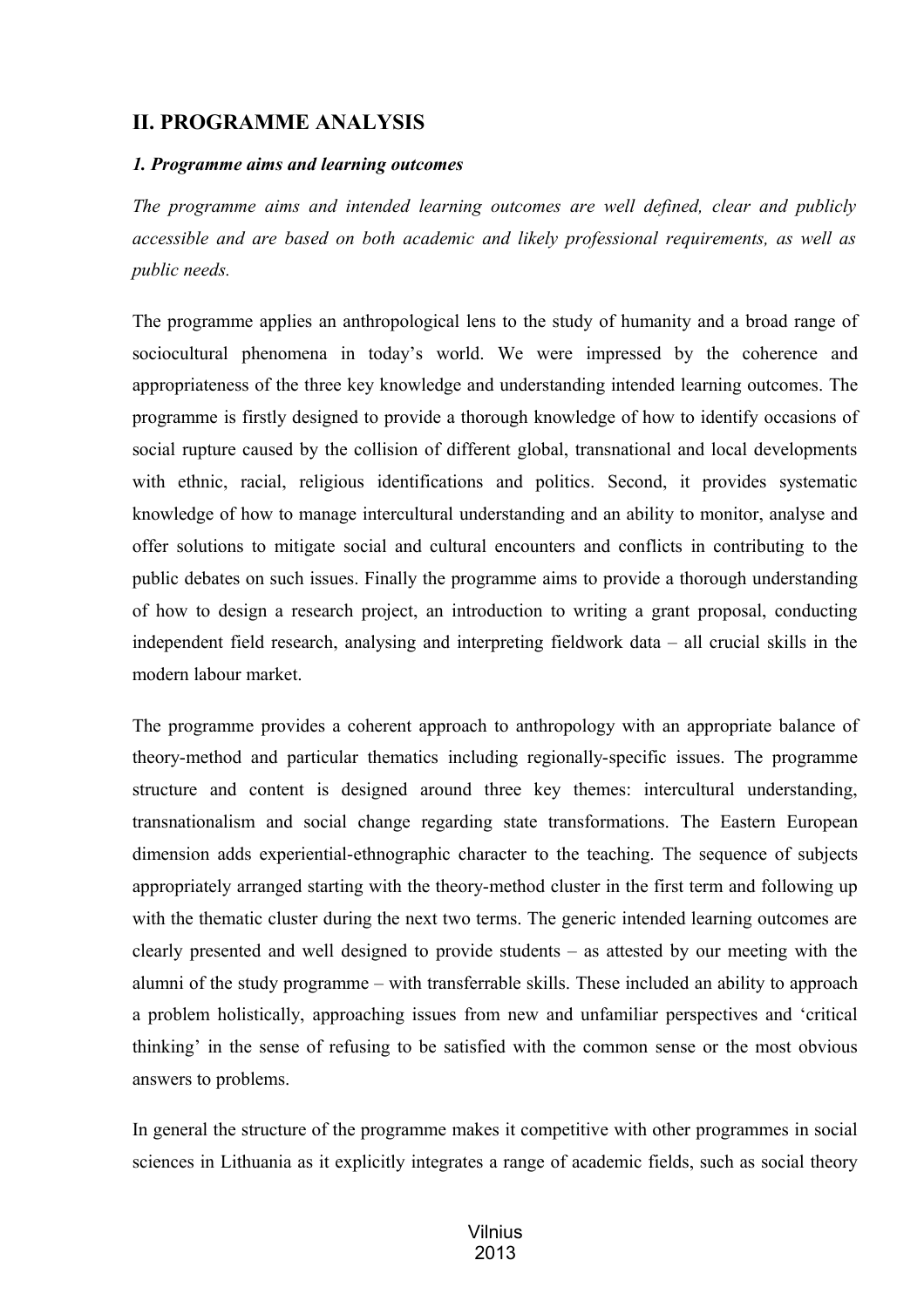and social research methods, culture analysis, social change, transnationalism and globalization, identity politics and politics of culture, post socialism, area studies etc.

We further determined that the programme aims and intended learning outcomes are *consistent with the type and level of studies and the level of qualifications offered*. The arrangement of the teaching ensures a clear progression from theory to thematic and case studies and then an integration of perspectives in Master Theses. Besides lectures and seminars a variety of study methods are applied: review writing, field assignments, group discussions, conference presentations etc. Particular study methods are applied for independent research modules and are appropriately sequenced. Research Project Design is placed in the second term with a report on Anthropological Fieldwork in the third. Text and discourse analysis as study methods are used in the former case as fieldwork assignments including pilot fieldwork is in the latter case.

In conclusion, we confirm that *the name of the study programme, its intended learning outcomes, content and the qualifications offered are compatible with each other*.

This said there is no programme in the world that cannot consider ways to improve and we would urge the programme to consider how to take even greater interest in the internal diversity of Lithuanian society; providing students equipped to contribute to the pluralist ethos that the Dean spoke of in our visit. In this context, and looking to the longer term, Lithuanian Diaspora is a limiting frame. Plans for a Baltic doctoral school – that would widen the research agenda of future post-docs – would, if successful, help develop this necessary broadening of approach.

#### <span id="page-7-0"></span>*2. Curriculum design*

#### *Our study visit enabled us to determine that the curriculum design meets legal requirements.*

We observed that the 2009 Law on Higher Education and Research had introduced the ECTS credit without any major affect on the volume of the study subjects. Out of a new total of 120 ECTS credits, compulsory subjects comprise 36 ECTS credits, and 12 more ECTS credits are allocate to an individual Research Project Design and Anthropological Fieldwork – which are compulsory as well. Optional subjects comprise 42 ECTS credits i.e. 7 subjects to be chosen from 13 courses listed as optional (each subject (except for the Master Thesis – 30 ECTC credits) consists of 6 ECTS credits – or 160 hours of work). All 13 optional courses address the intended learning outcomes of the study programme either in teaching and broadening appropriate theory-methodology or in thematic focus, presenting particular subfields of anthropological study. 3 (24 ECTS credits) optional courses are cross-listed with *Applied*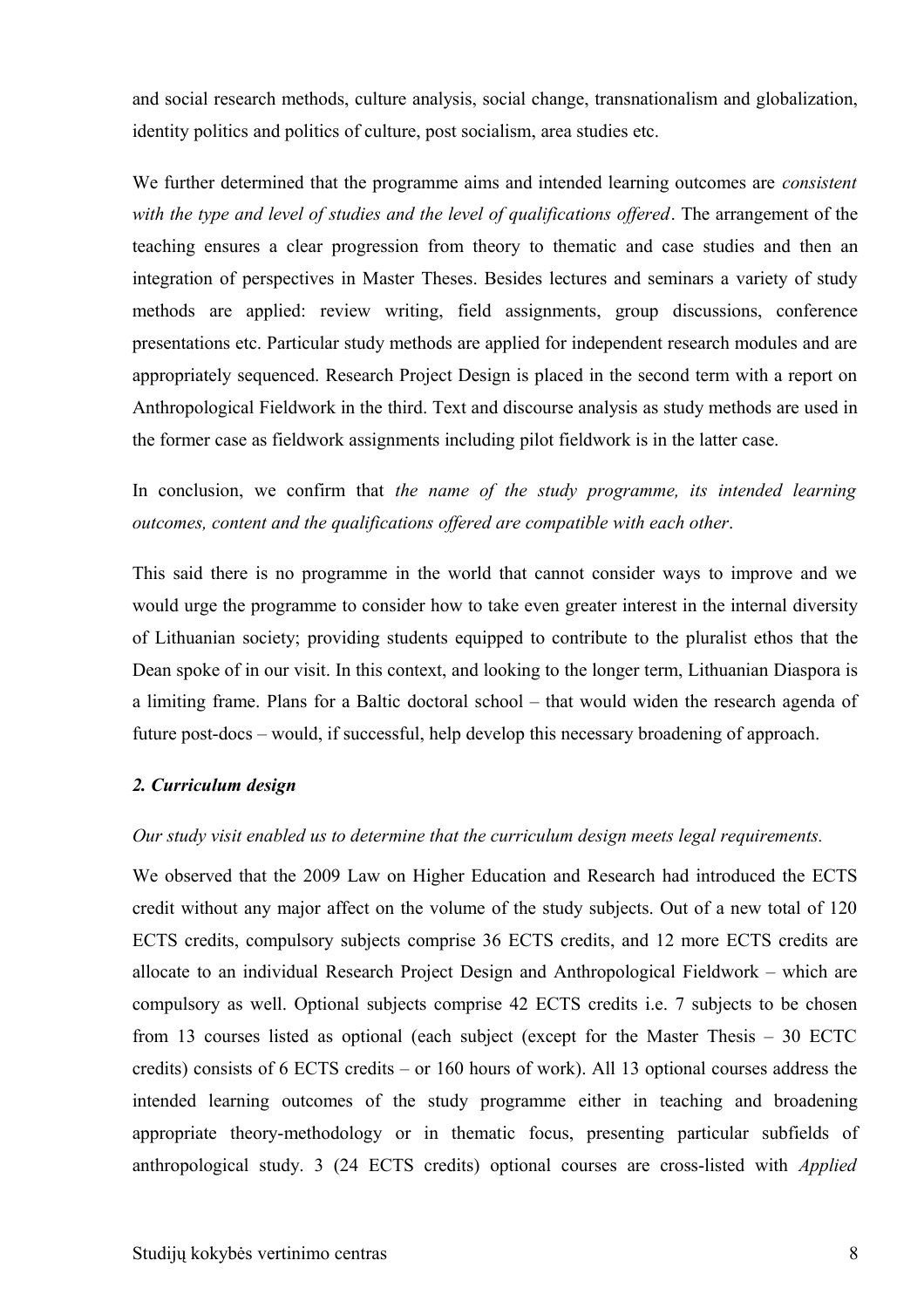*Sociology* Masters programme which gives the programme a certain dose of interdisciplinary nature. The level and intensity of contact was deemed appropriate to this level of study.

*We confirm that the study subjects are spread evenly, and that their themes are not repetitive; that the content of the modules is consistent with the type and level of the studies and well suited to the achievement of the intended learning outcomes; and finally we attest that the scope of the programme is sufficient to ensure achievement of the intended learning outcomes.*

Students study 5 subjects (including individual research units) during each of the three semesters; the fourth semester is intended for preparation of the Masters Thesis. The programme structure and content is well designed and sequence of subjects is arranged to make the teaching and learning of anthropology coherent by delivering theory-method subjects and case studies in balance. The cluster of courses that provide **anthropological theory and methodology** offer a complex understanding of contemporary sociocultural anthropology theories and methods and clearly develop the research competences and training in research skills. Visual Anthropology, although an optional course, provides students with an introduction to visual methodologies. The second cluster is **thematically organised** along the three axes of the whole programme: the *state*, *transnationalism* and problems of *intercultural understanding*. Within this, three obligatory modules, i.e. ethnicity, migration and politics of identity; anthropology of state and the course on sociocultural identities are designed to address collisions (or encounters) and social ruptures caused by different global, transnational and local developments with ethnic, racial, religious etc. identifications and politics. Another three optional courses, i.e. political anthropology, area studies in anthropology, and globalization and anti-globalism provide broader topical insights to modern social life, well informed by relevant anthropological literature.

In line with recommendations from the previous visit, there is as strong **regional, Eastern European, perspective** in the Curriculum, expressed through courses like the Anthropology of Socialism and Post Socialism and a variety of other courses that use Eastern European case material (Applied Anthropology, Economic Anthropology, Medical Anthropology).

The students are also given plenty of time to lay the ground for their Thesis work which takes up the whole of the last semester. Prior to that, one-fifth of the total student's workload in the second and third semester is allocated to the supervised independent research work by preparing Research Project Design and conducting Pilot Fieldwork.

During the course of previous visit we identified the substantive preparation of the students for their fieldwork as an area needing further work. Specifically we recommended that the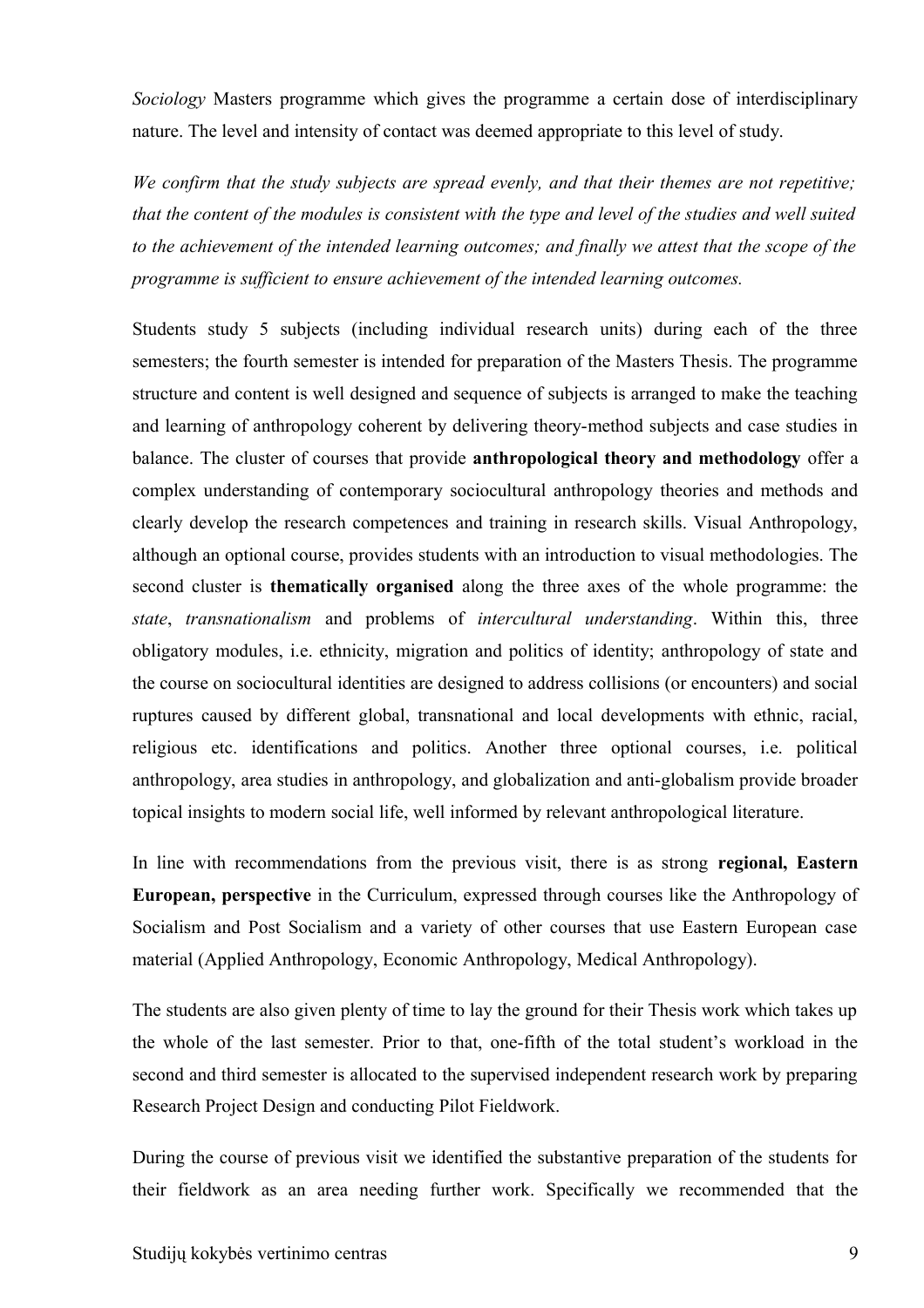programme put greater emphasis on helping students determine the focus of their thesis topic and field sites. We thought it should be possible in a more organized way to help them select fieldwork themes in line with the available resources, knowledge-base and skill of the staff and in greater coordination with the programme aims and intended learning outcomes. The programme has now implemented a number of significant changes and demonstrated – in the range of topics and sites of fieldwork – a robust response to our recommendations.

There remain some issues. We felt that most of the Masters theses have too formulaic structure and the students should be encouraged to write more flexibly and creatively. At the same time we would want to see more use of the field method of participant observation reflected in their texts. It seemed that interviews often dominated students' texts and were in these cases the only ethnographic sources and illustrations of student's arguments. If interviews are considered as the main products of field research in Masters level in anthropology, this can prose problems. The attitude that the more interviews one conducts, the better the product, derives from a nonanthropological research paradigm.

In particular in 2011-12 the faculty participated in the European Social Fund project "Development of Education and Training of Specialists in the Humanities and Social Sciences Enhancing Economic Growth". This provided internships for students and allowed them better to orient their work towards the practical needs of business and public organizations. This programme had wider effects, such as a more robust supervisory system that has led students to proceed more smoothly with their work on their Masters Thesis under individual supervision. Above all, this project provided students with additional funding for internships and fieldwork outside Lithuania. Alongside this students were encouraged to use Erasmus internships for the same purpose. As a direct result of these actions the spectrum of Theses defended in 2013 broadened considerably both thematically and regionally.

Furthermore, special emphasis was put on the course work of the obligatory subjects – anthropological theory and methodology – using these to help student define topics for research, select particular field sites and, in some cases, gain some practical experience in these sites.

At the same time the teaching or supervisory resources was significantly expanded in 2011 by launching Masters Certificate Study Programme with Southern Illinois University, as well as by increasing the number of international adjuncts invited to the programme. Outgoing students on Erasmus exchanges or internship programmes were also encouraged to seek their local tutors' advice in determining the focus and site of their Thesis.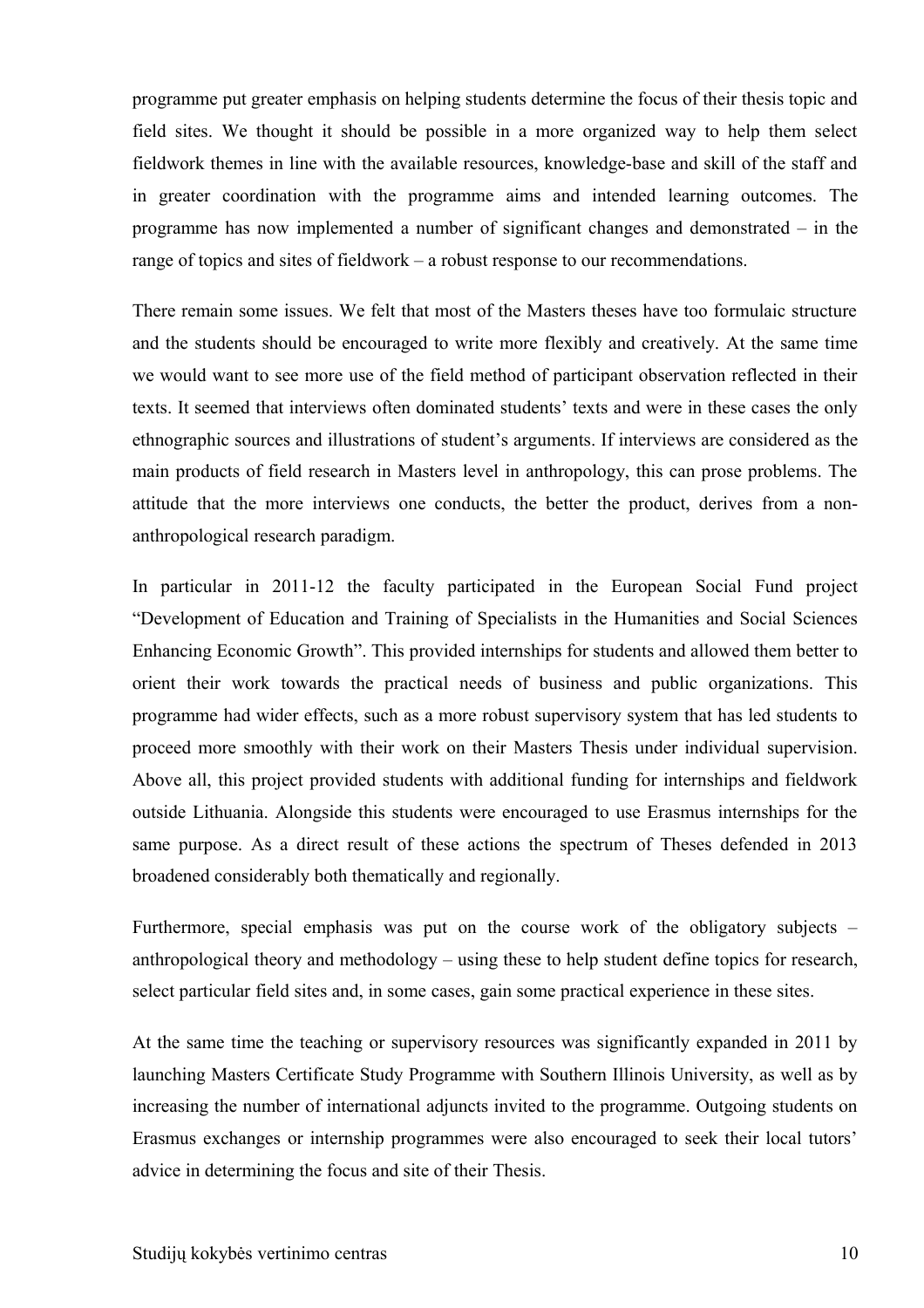Finally, the system for ensuring close supervision at home has been improved as is acknowledged in the student survey of 2013.

We were also able to determine that *the content of the programme reflects the latest achievements in science, art and technologies.* Three optional courses are cross-listed with Applied Sociology Masters study programme giving the Programme a certain interdisciplinary nature. This also reflects the well-grounded cooperation between the two fields at Vytautas Magnus University as attested on our previous visit.

During the evaluation period the programme improvement has led to certain changes in the study plan. High quality internationally recognized visiting faculty teach in special fields of sociocultural anthropology otherwise unavailable in Lithuania. Some courses like Anthropology of Religion were modified to align them better with the thematic focus of the study programme (it is now called: Religion, Culture and the State).

As in 2010 there is an issue with students coming from different disciplinary backgrounds have uneven success in achieving the programme's aims and intended learning outcomes. In principle, the commencement of the Bachelor study programme in *Sociology and Anthropology* (in the study field of Sociology) which offers a minor studies in anthropology at Vytautas Magnus University, may change this situation in the future.

We are also minded to recommend that wherever humanly possible, short term visiting faculty should be encouraged to extend their stay from 5 to 10 working days. Students explained how they coped with the work-load on a five day course, but it is clear from experience at other universities which also use the intensive teaching format (e.g. CEU and Krakow) that this small change would make a significant positive impact on achievement of the intended learning outcomes.

#### <span id="page-10-0"></span>*3. Staff*

The teaching staff of the programme includes full and part-time teachers and gives an important role to visiting professors. There are in total 14 teachers: 4 professors, 2 associate professors, 7 assistant professors, 1 assistant (PhD Candidate) and, on average, 5 visiting professors. Visiting professors are professionals or researchers with considerable academic experience in anthropological fields that are weak or absent in Lithuania and who enrich the content of the programme and are extremely popular with the students. *The number of the teaching staff is adequate to ensure the achievement of intended learning outcomes.*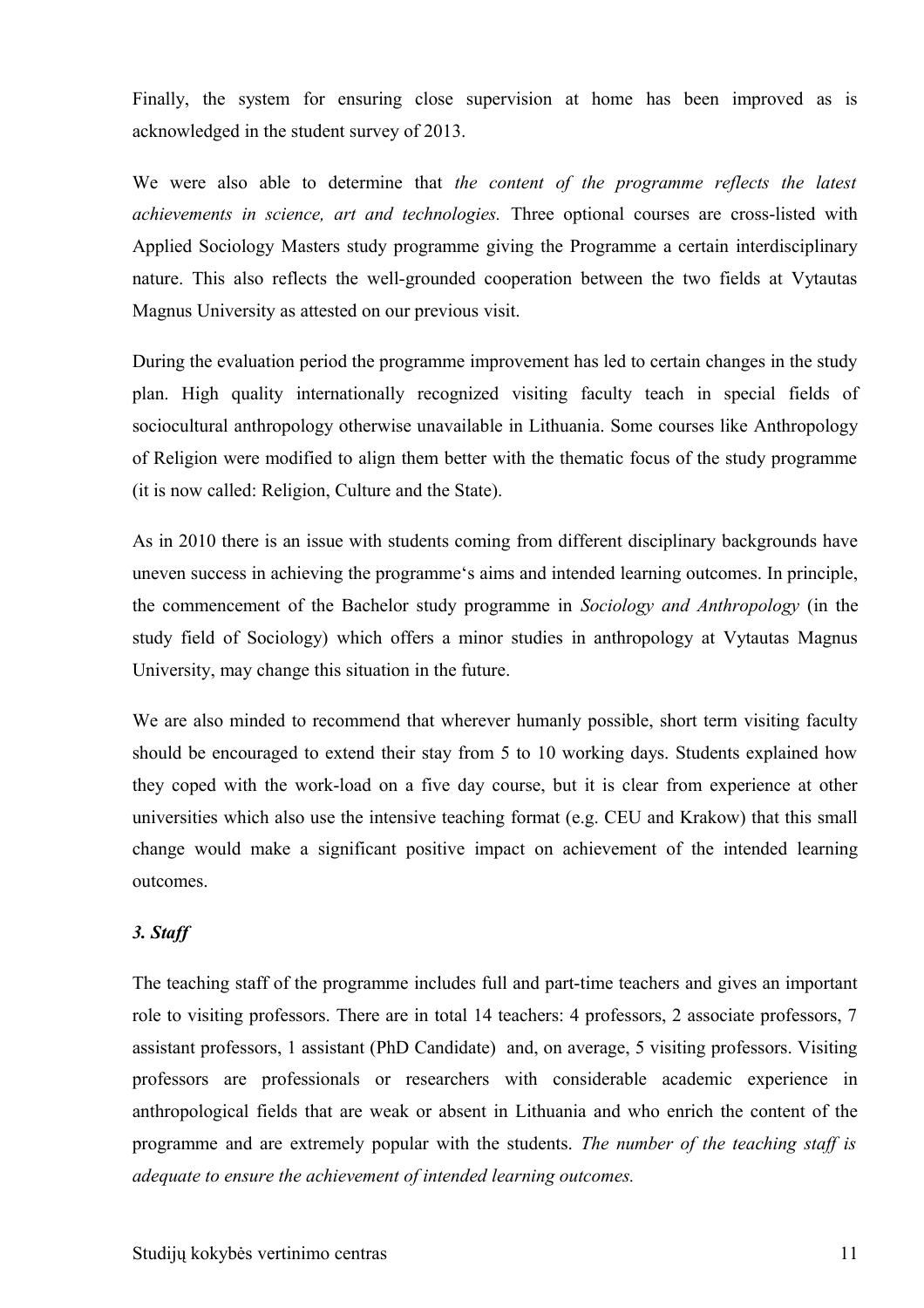*The study programme is provided by the staff meeting legal requirements and the qualifications of the teaching staff were demonstrated to be adequate to ensure the achievement of the intended learning outcomes.*

*Comparison of general and programme provision of legal requirements for the academic staff composition:* 

| <b>Legal requirements</b>                                                                      | Volume of general provision,<br>per cent | Volume of provision within the<br>programme, per cent |
|------------------------------------------------------------------------------------------------|------------------------------------------|-------------------------------------------------------|
| Teaching by the scholars                                                                       | 80<                                      | 92                                                    |
| Lecturing by the scholars                                                                      | 100                                      | 100                                                   |
| Compliance of teachers'<br>research interests with<br>the courses of the study<br>field taught | 60<                                      | 100                                                   |
| Courses of the study field<br>taught by the professors                                         | 20<                                      | 31                                                    |

The students are overwhelmingly satisfied with staff experience in the programme and the range of resources on offer. We noted that there is still only one part-time (0.75) anthropologist associated with the study programme, apart from its Director, and in the longer term this will become a weakness. While in 2010 it was hoped that Dr. Renatas Berniūnas, for instance, would become a full-time member of the study programme in the years, since he has only had one year on a 0.25 appointment.

We would suggest that in the years ahead particular effort is made to recruit post-docs in anthropology with strong research profiles to complement the teaching strengths that already exist. Indeed this kind of development would be a prerequisite for the development of any doctoral programme in anthropology.

*The teaching staff turnover is adequate to ensure the provision of the study programme,* but we would like to see more effort to retaining the young post-doctoral researchers who will play a crucial role in stabilising the study programme within the frame of Vytautas Magnus University.

The programme makes a strategic choice to recruit a changing group of international researchers to teach on short courses. During the period of evaluation, 9 such visiting faculty contributed to the implementation of the study programme. 11 other teachers/researchers came to for short academic visits and/or research fellowships. Moreover there are two formal relationships, one via the *LLP/Erasmus, Erasmus Mundus programmes,* the other a bilateral exchange between VMU and Southern Illinois University (USA). Although the review panel was somewhat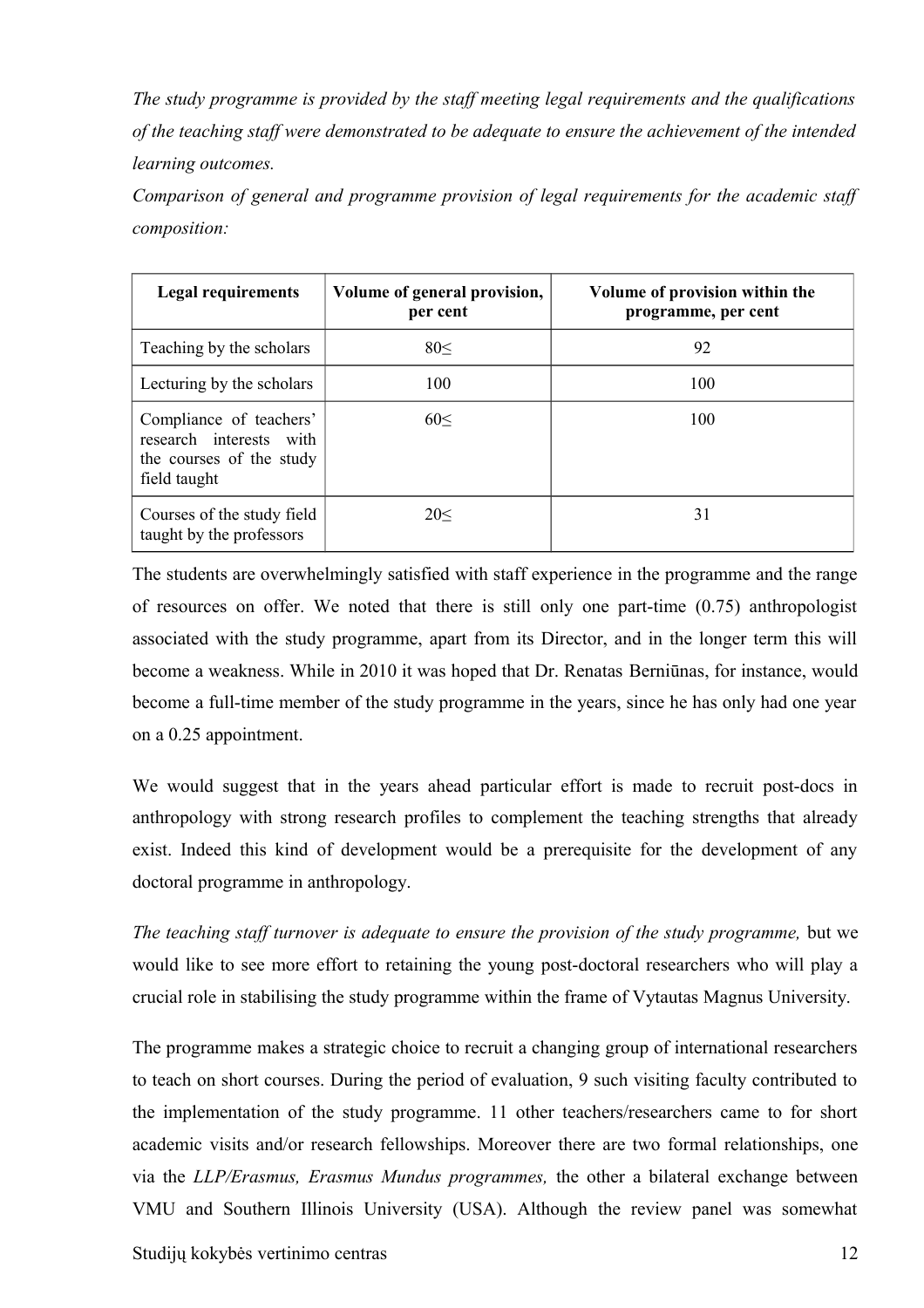sceptical of these arrangements before we visited, the students were unanimous in their acclaim for this system and indeed many stated that this was the single most attractive feature in the study programme. Asked if they would rather swap foreign short term visitors for one full-time Lithuanian junior scholar they resoundingly and forcefully rejected our suggestion.

We should add that despite the fact that to the review panel there seemed to be a problem before our visit that there are just a few full-time teachers and a limited range of topics to supervise (basically Migration and Religion), this turned out not to be a problem for the students. They are happy with the procedures for contacting their foreign supervisors via email or Skype, or combining a local supervisor with a foreign Professor, as adviser. Despite the student's reaction, this is an area worthy of improvement, by inviting young post-docs in anthropology with a broader research interests.

It was also clear to the review panel that VMU *creates the conditions necessary for the professional development of the teaching staff necessary for the provision of the study programme* within the limits of the possible in Lithuania. The absence of a sabbatical system remains a concern but grant-raising should be possible by all research active staff. Time and resources are needed in order to encourage the academic staff to do more research and publish internationally. This would increase international visibility of Lithuanian anthropology, strengthen cooperation with other anthropological centres, and also will provide the study programme with an original empirical and/or theoretical basis.

It is also true that *the teaching staff of the study programme is involved in research directly related to the study programme being evaluated* though, in line with the above there is room for improvement here. The provision of services that enables educational development of the staff is stronger than the research provision.

#### <span id="page-12-0"></span>*4. Facilities and learning resources*

Our study visit enabled us to confirm through observation that the premises as well as the teaching and learning equipment (laboratory and computer equipment, consumables) are adequate in size and quality. There are 75 classrooms and auditoriums available at Vytautas Magnus University that provide adequate space for current educational purposes. Seminar room 309 at the Department of Sociology is the most often used space for lectures, seminars, group meetings and consultations with students and it is adequate for current levels of recruitment. The conditions of campus facilities comply with the labour security and hygiene norm requirements. We were told that once a year, the Office of Infrastructure prepares a plan of required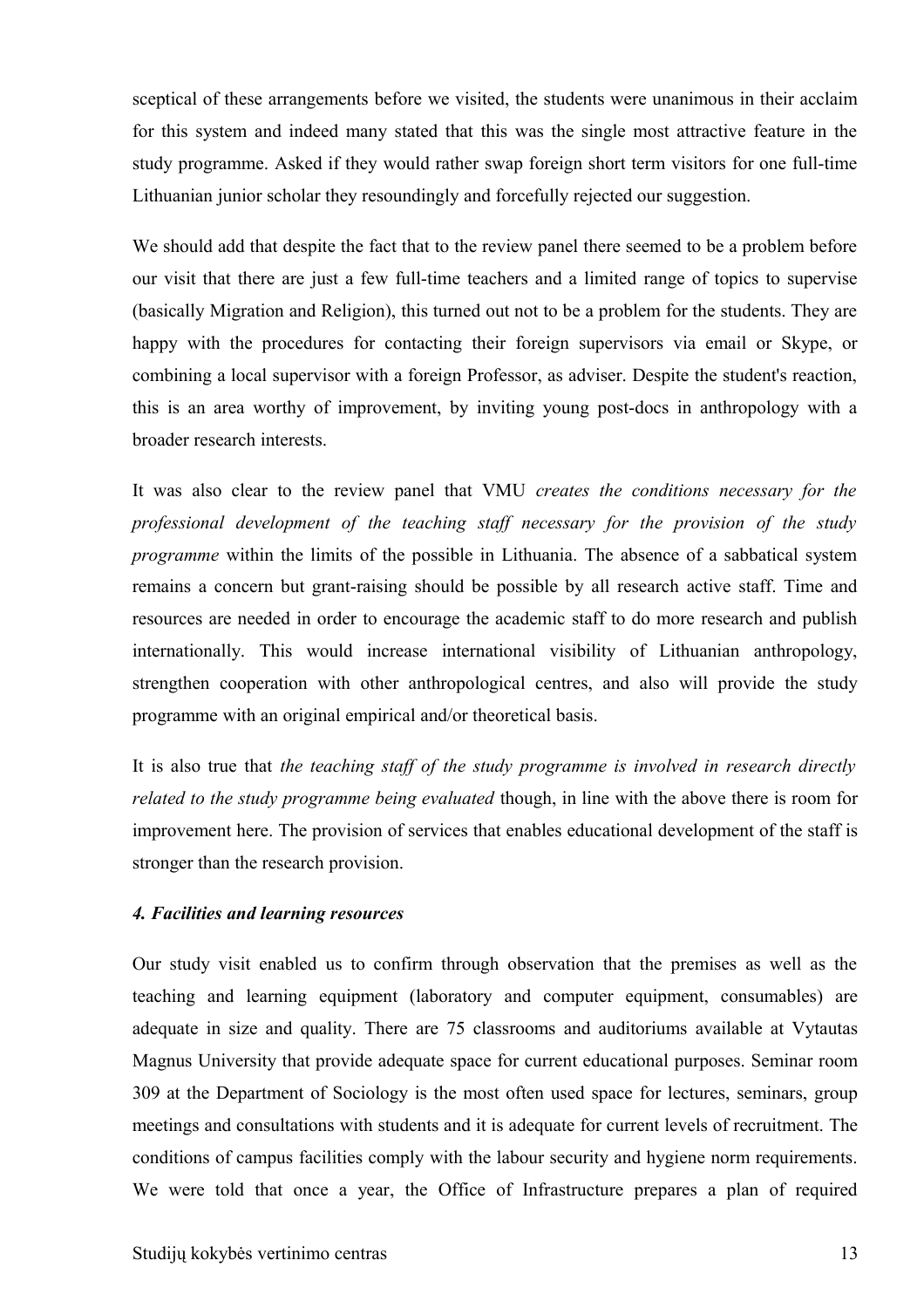renovations and each department incorporates its requirements for optimal technical, safety and teaching conditions. *Social Anthropology* students, following campus rules and regulations, may work in the ten University Library Reading Rooms providing 471 working places, including 100 computerized ones.

Currently multimedia equipment is available in 48 auditoriums of the University. The rest of the teaching rooms are provided with mobile multimedia facilities available from the VMU Technical Service Department. According to a self-evaluation survey, all the students and graduates of the Social Anthropology programme agreed that study rooms are well equipped (multimedia and computers, internet connection), comfortable and have enough space for all class members.

*The VMU does have adequate arrangements for students' practice despite the shortage of* resources characteristic of Higher Education across the European continent. A notable and impressive feature is the CISCO supplied virtual electronic classroom that provides VMU students with a state of the art classroom where they can connect to teachers in Illinois or elsewhere and effectively hold virtual classrooms involving at least ten local students. This room is staffed with qualified media engineers and makes a very significant contribution to delivering the teaching strategy of the study programme. The University is to be complemented on this facility.

The *teaching materials (textbooks, books, periodical publications, databases) are adequate and accessible* both in the main library where journal provision is strong and in the programme itself, including such major resources as JSTOR (Arts and Sciences I, II, III collections); Oxford Journals Online; Blackwell Synergy; Cambridge Journals; eBooks on EBSCOhost; Oxford Reference Online: Premium Collection; SAGE Journals Online; SpringerLink and many others. In general the students are happy with the provision of resources and the majority of them, we saw in the student survey, think that the VMU does provide them with new study materials.

In 2010 we made a specific recommendation that the library open more often and that greater resources be put into e-learning materials and on both these fronts significant action has been taken. VMU Library opening hours have changed since 2010 and it is now open 8 a.m. – 6 p.m on weekdays and 9 a.m. – 4 p.m. on Saturdays. Since 2012 the Moodle system has been introduced at VMU which enabled increase of usage of e-resources. It has also encouraged teachers to require students to explore and refer to licensed databases more widely. One innovative course is the Sociology of Civil Society which operates as a distant learning course using Moodle and requiring extensive usage of databases.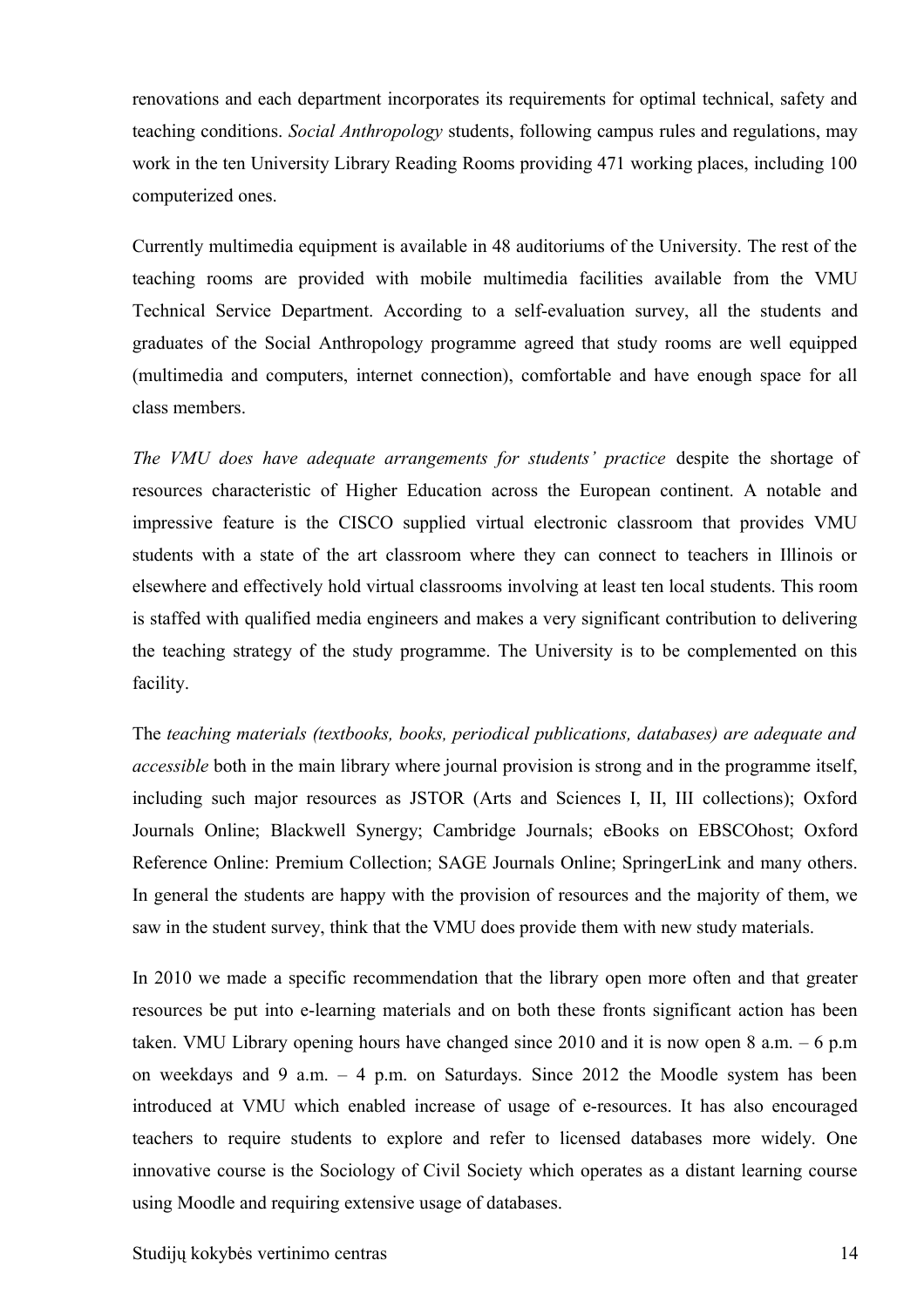As before, the Centre of Social Anthropology – otherwise known as Professor Čiubrinskas' office – offers a truly significant resource for all the anthropology students since it constitutes the best anthropological library in Lithuania. Indeed during our visit to Lithuania it became clear that anthropologists from across the country come to Vytautas Magnus University to avail themselves of this resource.

#### <span id="page-14-0"></span>*5. Study process and student assessment*

It is clear from our visit and reading of the Self-evaluation Report *that the admission requirements are well-founded* and clearly justified and that the study programme attracts sufficient number of students to continue to render it viable as the following table demonstrates.

*Table 6. Competition according to number of applications, quota of study places and its fulfillment:* 

| Type of study | 2010  | 2011   | 2012 |       |    |     |       |                |                |
|---------------|-------|--------|------|-------|----|-----|-------|----------------|----------------|
| place         |       |        |      |       |    |     |       |                |                |
|               | Appl. | Q      | Ad.  | Appl. | Q  | Ad. | Appl. | Q              | Ad.            |
| State-funded  | 30    | $\tau$ | 7    | 26    | 5  | 5   | 41    | 5              | 5              |
| EU-funded     |       |        |      |       | 8  | 8   |       | $\overline{2}$ | 2              |
| VMU-funded    |       |        |      |       |    |     |       | $\overline{2}$ | $\mathfrak{D}$ |
| Self-funded   |       | 3      | 3    |       | 2  | 2   |       | $\overline{2}$ | 2              |
| Total:        |       | 10     | 10   |       | 15 | 15  |       | 11             | 11             |

The organization of studies at Vytautas Magnus University is administered by the VMU Code of Academic Regulations. The study process is regulated in detail by the course schedule. Each semester schedule is posted on the Intranet and faculty notice board. Usually, throughout the semester, *Social Anthropology* students have no more than one lecture and one seminar a day. However, classroom sessions can take longer during intensive courses. In line with the directions of the VMU Code of Academic Regulations, the average number of credits in one academic year is 60 ECTS. The length of the Master's degree is four semesters.

In 2010 we raised questions around the rate of drop-out but as the following table indicates there has been considerable improvement on this front (as well as clearer mechanisms for registering genuine as opposed to 'paper' drop-outs [i.e. those who never register]. It is also worth noting that the scores for admitted students are strong both in their maximum and in their minimum and compare well with other institutions running comparable study programmes.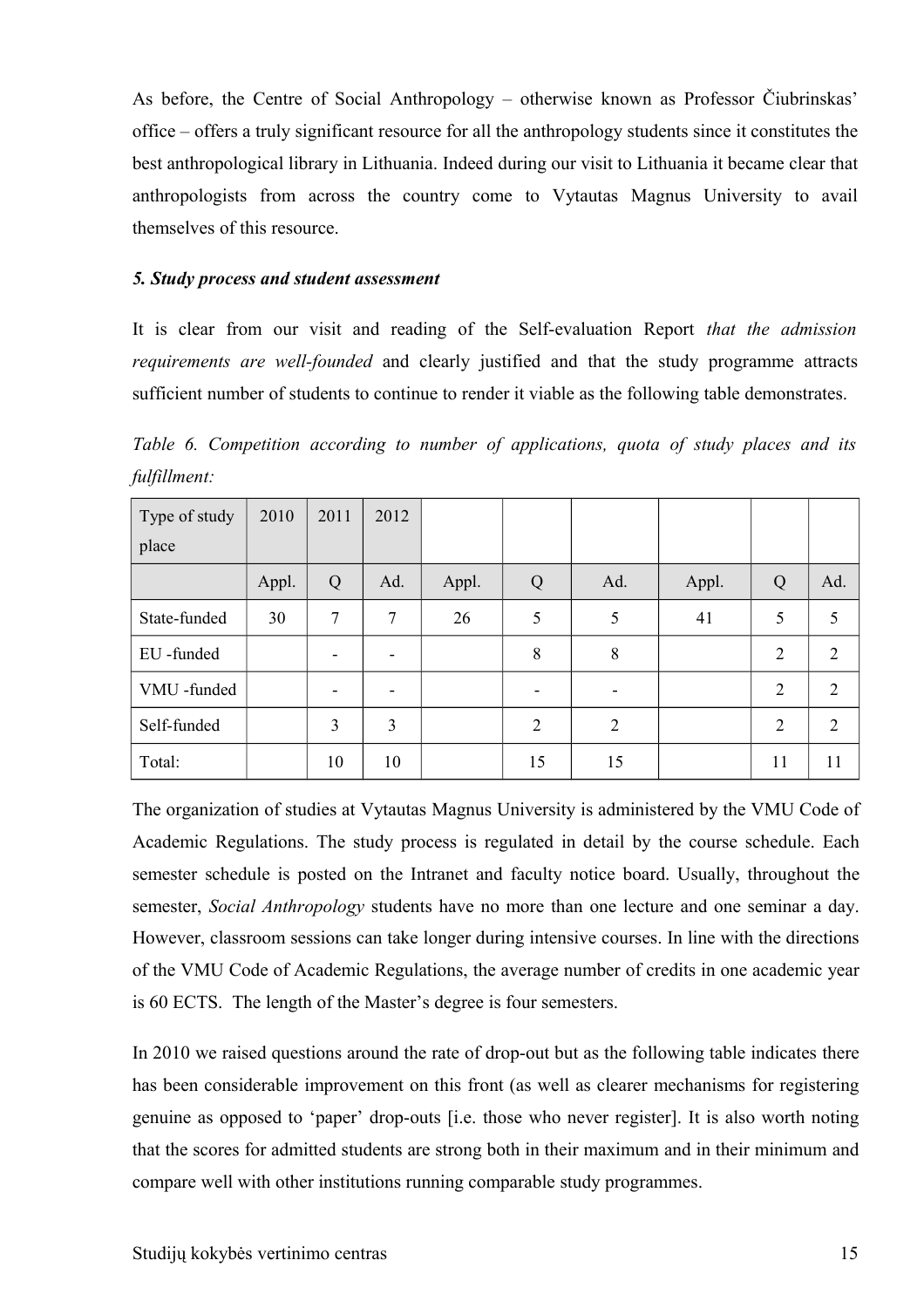Drop-out of students:

| Academic<br>Year | admitted<br>to<br>Programme | (low scores) | Number of students Tender points of the Number of students removed from the list of<br>the admitted students (high students and the reasons                        |
|------------------|-----------------------------|--------------|--------------------------------------------------------------------------------------------------------------------------------------------------------------------|
| 2012/2013        | 11                          | 9.64 / 8.00  | 0                                                                                                                                                                  |
| 2011/2012        | 15                          | 9.72 / 8.06  | $ 4 -$ admitted students failed to register and<br>did not start their studies;<br>2 – academic failure.<br>Total: 6                                               |
| 2010/2011        | 10                          | 9.95 / 7.06  | $2$ – admitted students failed to register and<br>did not start their studies;<br>$ 1 -$ has changed the study field by move to<br>another university.<br>Total: 3 |

*2010/2011 – 2012/2013 Social Anthropology Master Studies*

All the evidence we saw demonstrated that *students are encouraged to participate in research, and applied research activities and have strong, well-organised and funded opportunities to participate in student mobility programmes.* 57% of the programme students participated in mobility programmes during the three-years since 2010. Many of the other students had already participated in the *Erasmus* exchange programme during their first cycle studies and thus have no right to apply to this programme again. Students travelled to: Lund University (Sweden), University of Copenhagen, Black Hills University (USA), University of Lumiere Lyon II (France), Tallinn University etc. During the period under evaluation 10 students took internships in the UK, USA, South Korea, Turkey, Romania, Germany, Sweden, Macedonia, Israel, and Egypt. There is also an important group of incoming students via Erasmus exchange programme with 11 students from Italy, Sweden, Denmark.

#### <span id="page-15-0"></span>*6. Programme management*

Responsibilities for decisions and monitoring of the implementation of the study programme are clearly allocated as far as the review panel could tell. *Social Anthropology* is housed within the Department of Sociology and there are very good relations among the staff in this Department.

Information and data on the implementation of the study programme are regularly collected and analysed as is evidenced by the coherence and solidly grounded data presented in the SER and annexes. It is clear from the experience in 2010 and now that the outcomes of internal and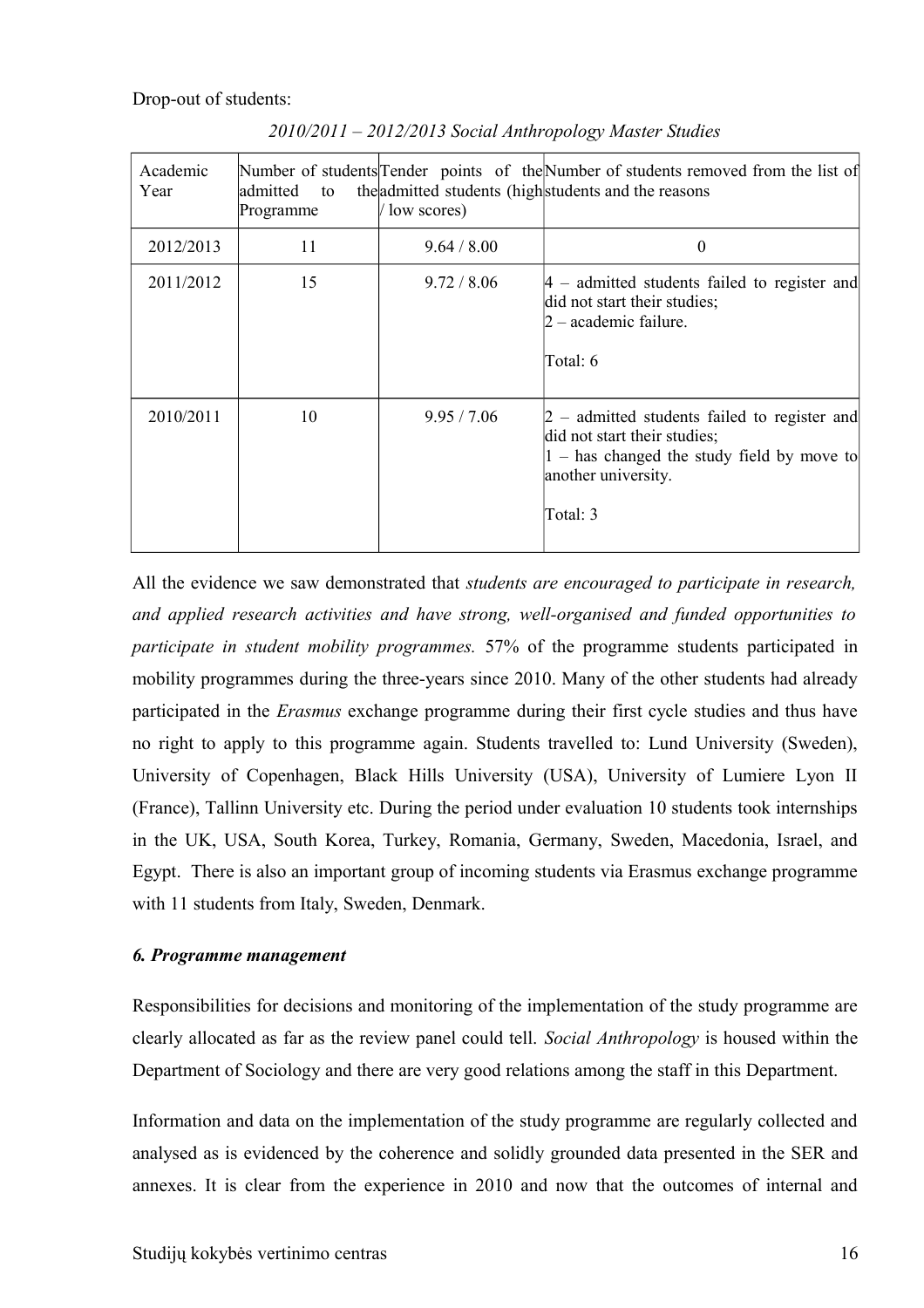external evaluations of the study programme are used for the improvement. As stated on several occasions through this text, issues that were raised three years ago and recommendations that were made have all been addressed. From our discussion with the stakeholders it is clear that evaluation and amelioration processes do involve stakeholders who, as alumni of the programme in several cases, have a longstanding interest in and knowledge of the study programme. Overall we judge that the internal quality assurance measures are effective and efficient.

Due to our judgement that the programme has not yet found a means to retain young talented researchers and find a means to recruit these around the programme, providing post doctoral positions for them, but has in fact lost some such people to other universities and programmes, we note that there is a weakness here which motivates our score of three and which, hopefully, the programme management, in conjunction with the University and Faculty management will be able to resolve.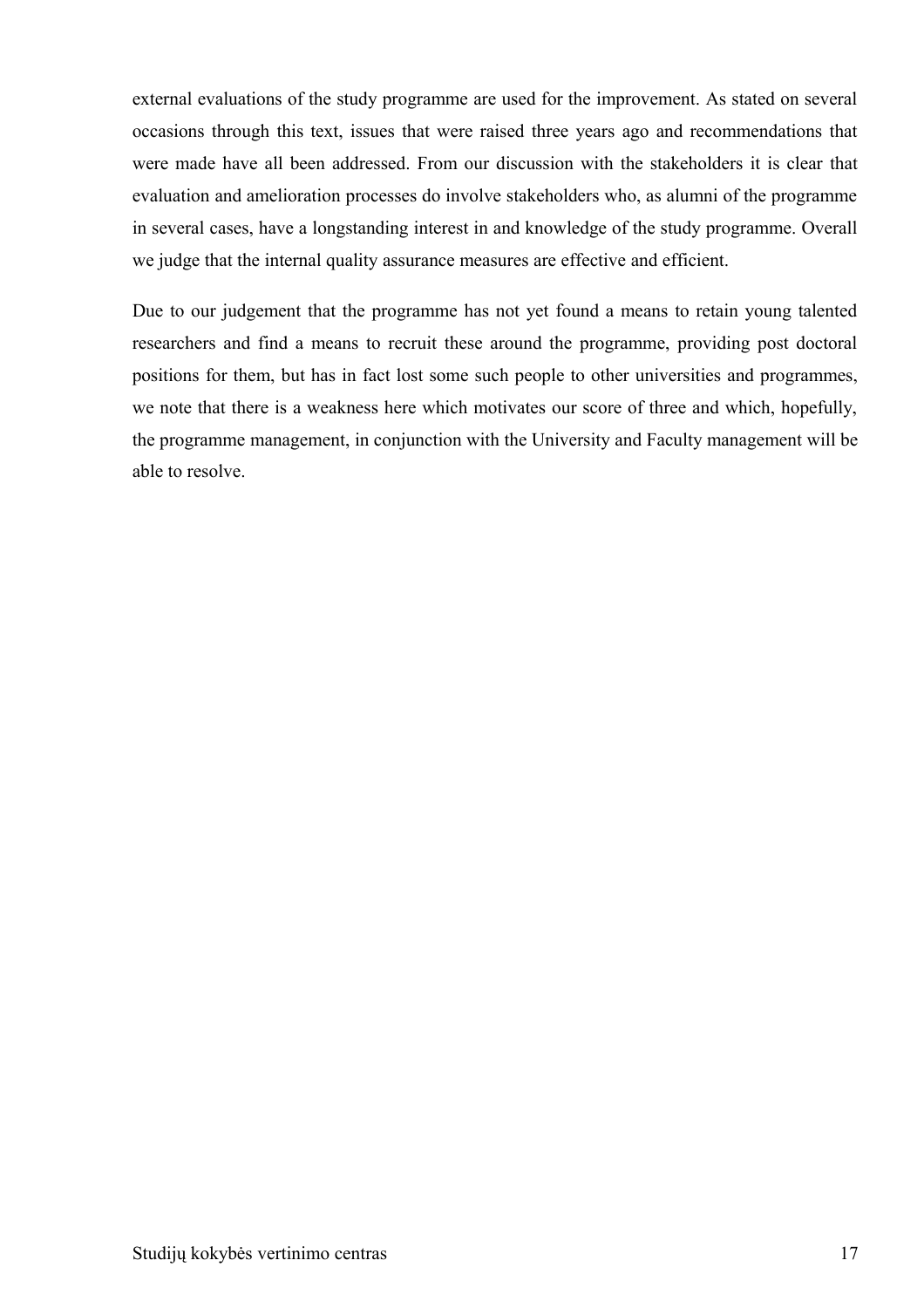# <span id="page-17-0"></span>**III. RECOMMENDATIONS**

- 1. It would benefit the study programme to hire one research oriented post-doc to contribute to the teaching and supervision of students. The programme is at the moment very much in the hands of one person and it would improve the quality and broadness of the programme if at least one more junior person were brought in. While moving to implement this we recommend you invite young post-docs in anthropology with a broader research interests to supervise final theses and broaden the research base.
- 2. Since most Masters Thesis have a rather too formulaic a structure and could be more flexibly and creatively written, we would encourage you to promote flexibility in the approach allowed by students. We would also recommend that there should be encouraged a more systematic reflection on methods in the Theses including field methods of participant observation in the texts. It seemed that interviews dominated students' texts and were often the only ethnographic sources and illustrations of student's arguments. We recommend that interviews not be considered as the main products of field research in Masters level.
- 3. Time and resources are needed in order to encourage the academic staff to do more research and publish internationally. This would increase international visibility of Lithuanian anthropology, strengthen cooperation with other anthropological centres, and also will provide the study programme with an original empirical and/or theoretical basis.
- 4. Wherever humanly possible, all short courses should run over two weeks not one, as this will give students more time to assimilate the material and learn in a less stressed environment.
- 5. We recommend that attention is paid to harmonising the knowledge level and skills of the students as the fact is that many students come from other disciplines to take a Masters in Anthropology. This could be done with a thorough introduction course for those who have no Bachelor in such field.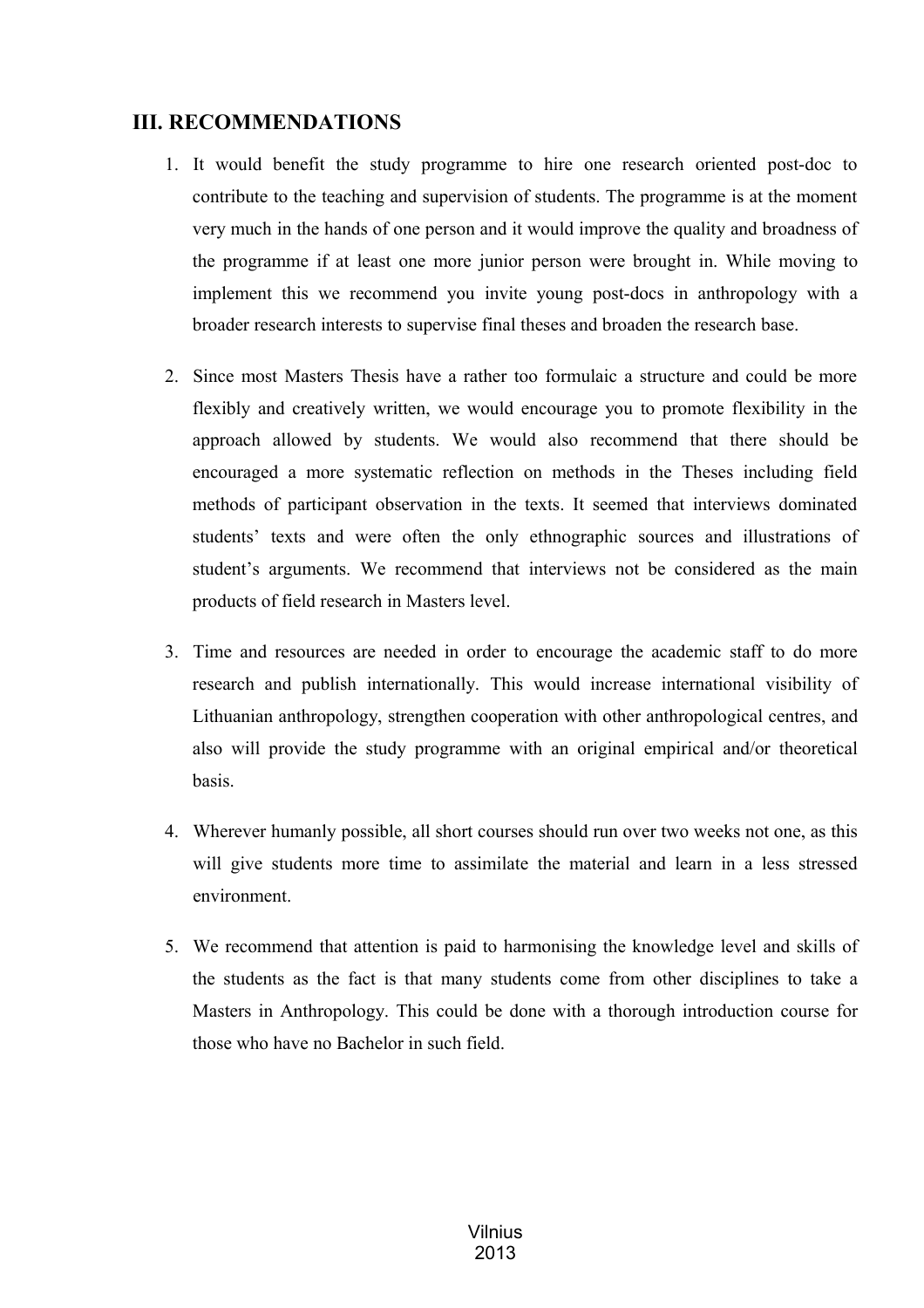### <span id="page-18-0"></span>**IV. SUMMARY**

Our evaluation of the programme was, taking into consideration the considerable challenges a programme of this sort faces in any part of Lithuania, very positive. We were overwhelmed by the extremely enthusiastic attitude of the current students and the alumni to the programme. The students – to put it quite simply – adore the programme. The enthusiastic attitude of the students came across in everything they said. It is clear that the Centre of Social Anthropology (the larger part of Professor Vytis Čubrinskas') office is a place that all can go to borrow books, to find colleagues to talk to, to hang out and acquire all those informal forms of socialisation into a disciplinary way of thinking that few universities today can provide. Indeed, we discovered that the Centre is a focal point for anthropologists across the country who encourage their students to visit to find the key textbooks in social anthropology that are currently unavailable in other departments.

Professor Vytis Čubrinskas, who singlehandedly manages this programme of education, is a charismatic intellectual leader to his students. This fact is not to be sneered at nor to be belittled. Contrary to common opinion, such leadership demands great efforts of imagination and empathy. To sustain such leadership in what one has to say in the anthropological desert of central Lithuania is a real achievement that stands as sterling testimony to Professor Čiubrinskas' profound commitment to making this programme viable.

Three years ago the current Chair of this evaluation visited the programme, with a different team of fellow assessors. While the review panel at that time was impressed with many features of the programme they found a serious enough flaw in the curriculum design to merely award a 2 (Curriculum design evaluation area) and made a number of specific suggestions for improvement. As documented in the report the most substantial issues raised, not just in relation to the curriculum but in other areas too (e.g. library openings) have been effectively addressed.

In the crucial area of curriculum development there are now three clearly identified foci of the programme: transnationalism; intercultural interaction and 'state and religion'. These foci are both highly appropriate to the task of promoting a coherent anthropological project in modern day Lithuania, allow students to focus their efforts on realisable Theses projects and mark the VMU study programme out within Lithuania social sciences.

The development of a Bachelor – which was not evaluated on this visit – is also a positive sign of the strong institutional support that exists at the university for the development of this study programme. Altogether it was the review panels' view that this is a good programme in a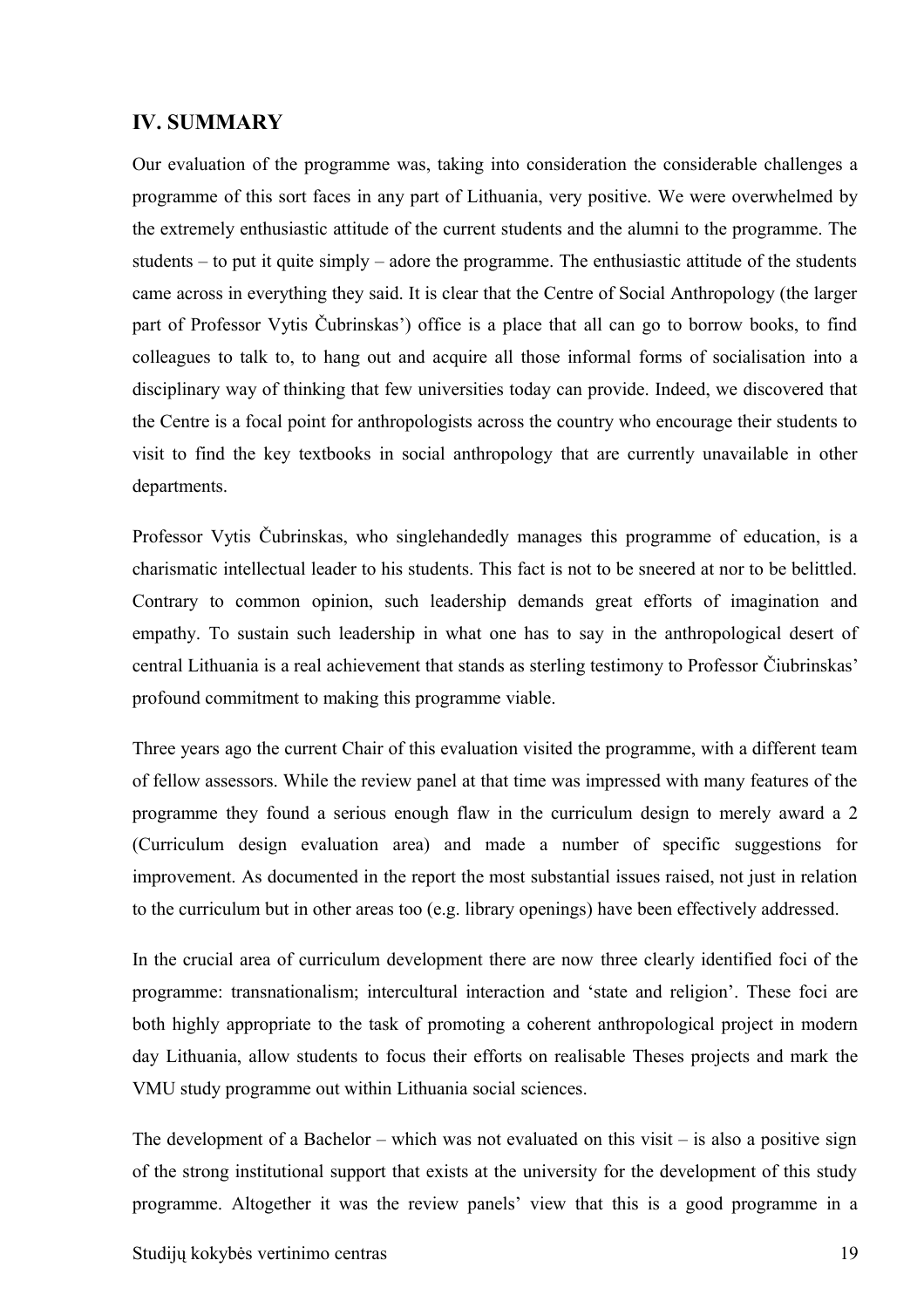discipline that has weak institutional support at the national level and that needs to be given the reassurance that comes from a full apporval for a six year review. It is hoped that this will also allow the university to make further producitve investment in this work.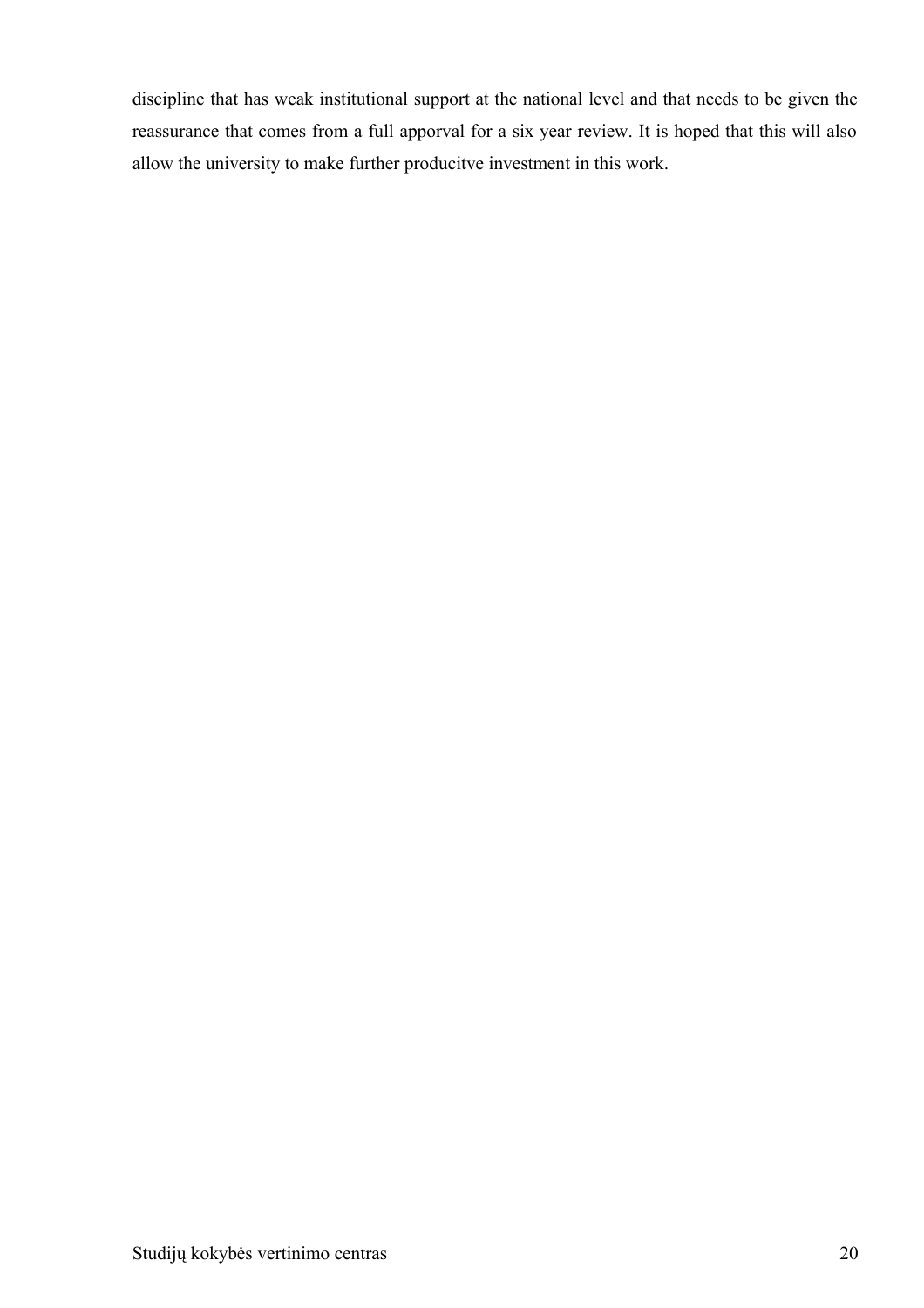# <span id="page-20-0"></span>**V. GENERAL ASSESSMENT**

The study programme *Social Anthropology* (state code – 621L60001) at Vytautas Magnus University is given **positive** evaluation.

| No.              | <b>Evaluation Area</b>                                                                                     | Evaluation Area in<br>Points* |
|------------------|------------------------------------------------------------------------------------------------------------|-------------------------------|
|                  | Programme aims and learning outcomes                                                                       |                               |
| $\overline{2}$ . | Curriculum design                                                                                          |                               |
| 3.               | Staff                                                                                                      |                               |
| $\overline{4}$   | Material resources                                                                                         |                               |
| 5.               | Study process and assessment (student admission, study process student<br>support, achievement assessment) |                               |
| 6.               | Programme management (programme administration, internal quality<br>assurance)                             |                               |
|                  | <b>Total:</b>                                                                                              | 20                            |

\*1 (unsatisfactory) - there are essential shortcomings that must be eliminated;

2 (satisfactory) - meets the established minimum requirements, needs improvement;

3 (good) - the field develops systematically, has distinctive features;

4 (very good) - the field is exceptionally good.

Grupės vadovas: Team leader: Dr. Michael Sinclair Stewart

Grupės nariai: Team members: Prof. Zdzislaw Mach

Dr. Reetta Toivanen Assoc. Prof. Donatas Brandišauskas Mr. Gytis Valatka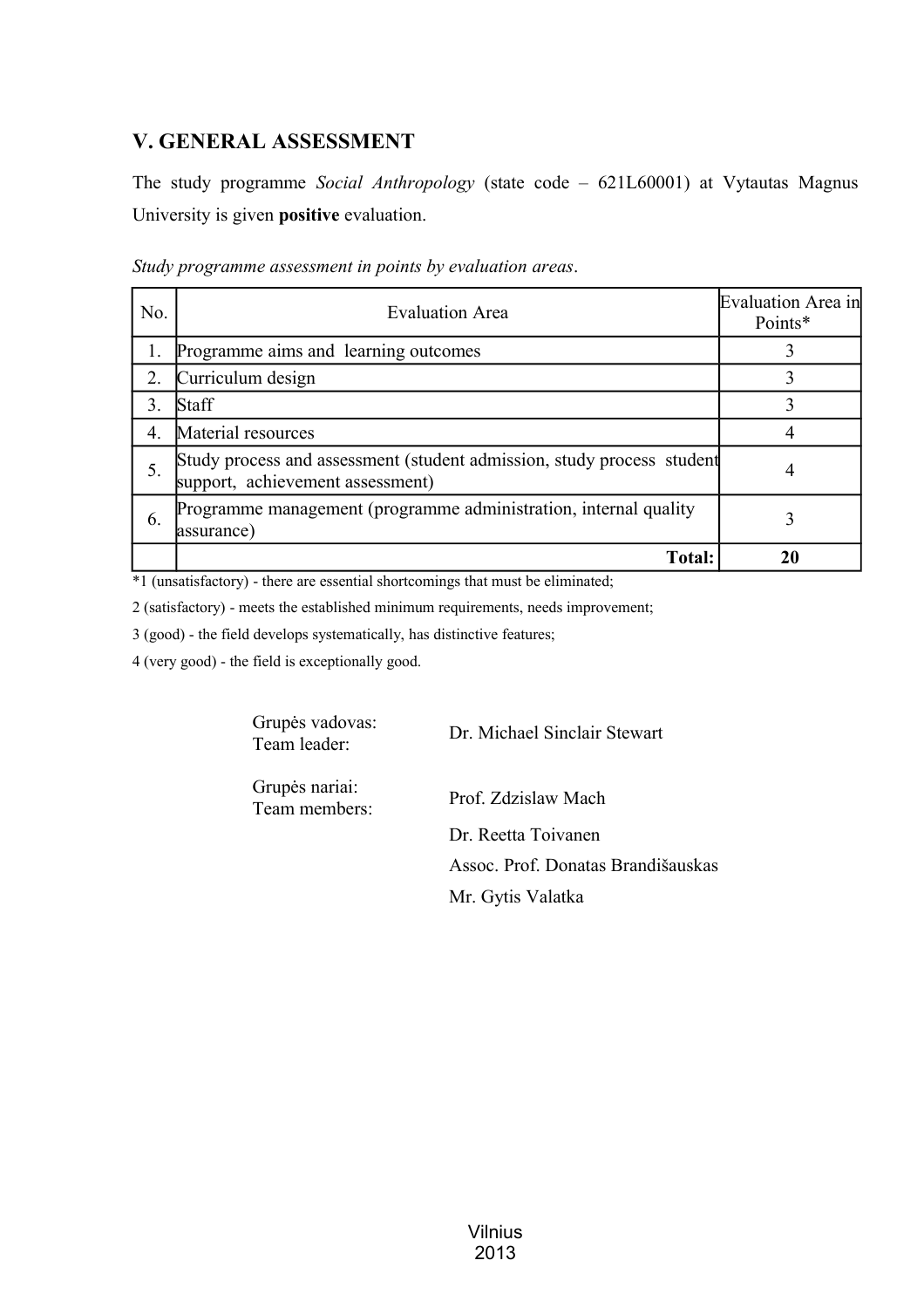#### **VYTAUTO DIDŽIOJO UNIVERSITETO ANTROSIOS PAKOPOS STUDIJŲ PROGRAMOS** *SOCIALINĖ ANTROPOLOGIJA* **(VALSTYBINIS KODAS – 621L60001) 2013-12-13 EKSPERTINIO VERTINIMO IŠVADŲ NR. SV4-551-4 IŠRAŠAS**

 $\langle \rangle$ 

# **V. APIBENDRINAMASIS ĮVERTINIMAS**

Vytauto Didžiojo universiteto studijų programa *Socialinė antropologija* (valstybinis kodas – 621L60001) vertinama **teigiamai**.

| Eil. | Vertinimo sritis                                 | <b>Srities</b> |
|------|--------------------------------------------------|----------------|
| Nr.  |                                                  | įvertinimas,   |
|      |                                                  | balais*        |
| 1.   | Programos tikslai ir numatomi studijų rezultatai |                |
| 2.   | Programos sandara                                |                |
| 3.   | Personalas                                       |                |
| 4.   | Materialieji ištekliai                           | 4              |
| 5.   | Studijų eiga ir jos vertinimas                   | 4              |
| 6.   | Programos vadyba                                 | 3              |
|      | Iš viso:                                         | 20             |

\* 1 - Nepatenkinamai (yra esminių trūkumų, kuriuos būtina pašalinti)

2 - Patenkinamai (tenkina minimalius reikalavimus, reikia tobulinti)

3 - Gerai (sistemiškai plėtojama sritis, turi savitų bruožų)

4 - Labai gerai (sritis yra išskirtinė)

## <span id="page-21-0"></span>**IV. SANTRAUKA**

Atsižvelgiant į iššūkius, su kuriais tokio pobūdžio studijų programa susidurtų bet kurioje Lietuvos aukštojoje mokykloje, antrosios pakopos *Socialinės antropologijos* studijų programą ekspertų grupė įvertino teigimai. Ekspertus itin sužavėjo pozityvus studentų ir absolventų nusiteikimas šios studijų programos atžvilgiu. Studentai, paprastai tariant, dievina studijų programą. Entuziastingas studentų požiūris atsispindėjo visame, apie ką jie bekalbėtų. Akivaizdu, kad Socialinės antropologijos centras (vadovaujamas prof. Vyčio Čiubrinsko) – tai vieta, kur kiekvienas gali užsukti pasiskolinti knygų, pasikonsultuoti su kolegomis, neformaliai socializuotis išsiugdant gebėjimą kryptingai mąstyti. Pažymėtina, kad nedaugelis universitetų šiandien gali tai užtikrinti. Šis centras, kaip ekspertų grupė įsitikino, yra antropologų traukos objektas šalies mastu; kitų studijų programų studentai raginami ieškoti čia pagrindinės literatūros socialinės antropologijos tematika, kurios šiuo metu stokojama kitur.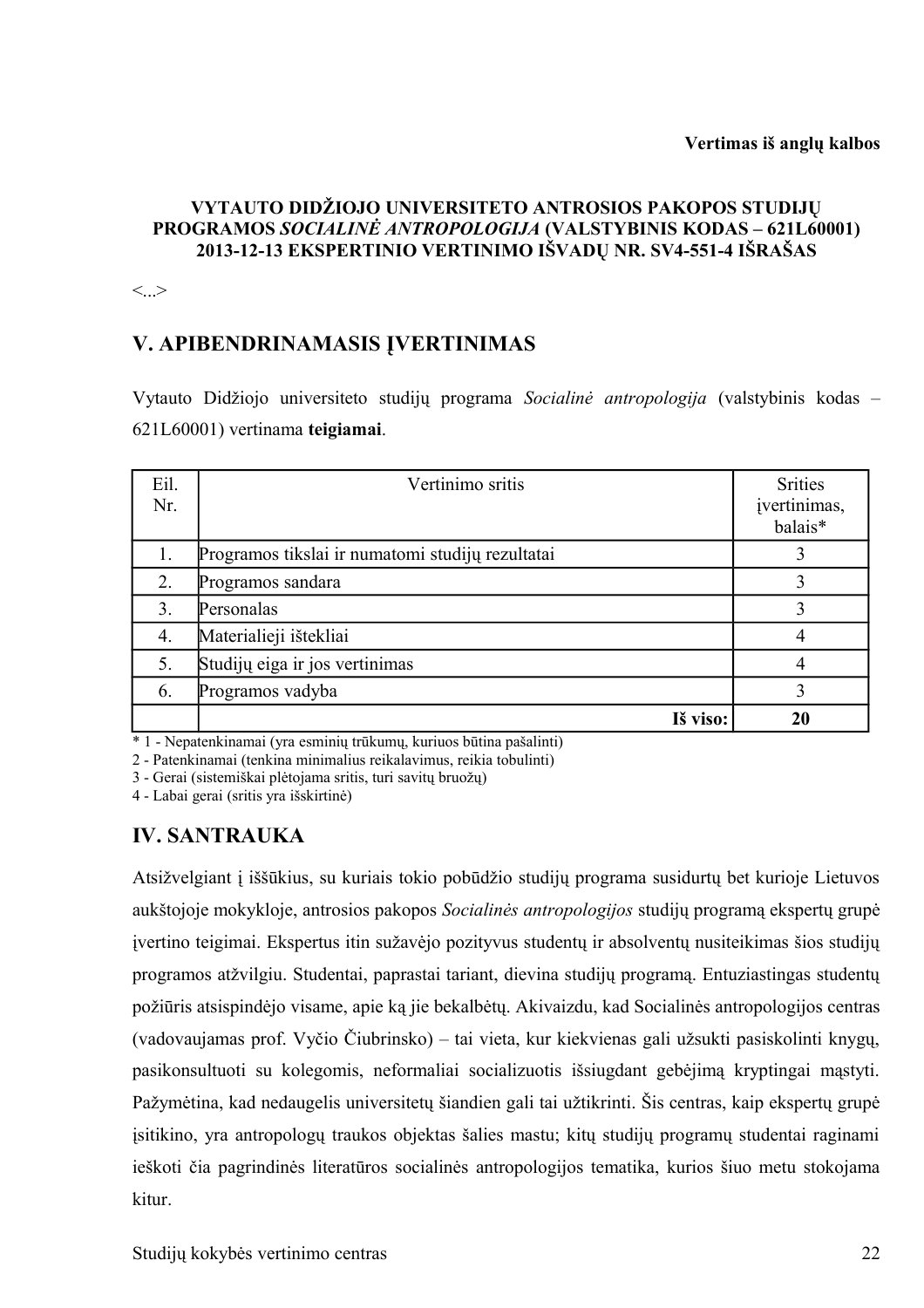Profesorius Vytis Čiubrinskas, kuris vienas vadovauja studijų programos vykdymui, yra charizmatinis lyderis. Šio fakto nereikėtų nei menkinti, nei iš jo šaipytis. Priešingai nei daugelis mano, toks vadovavimas reikalauja didelių pastangų, vaizduotės ir empatijos. Lyderiauti "antropologinėje vidurio Lietuvos dykumoje" yra tikras pasiekimas, patvirtinantis tvirtą profesoriaus Čiubrinsko pasiryžimą vykdyti šią studijų programą.

Prieš trejus metus ekspertų grupės vadovas dalyvavo prieš tai vykusiame studijų programos vertinime. Nors studijų programa ankstesnio vertinimo metu ekspertų grupei paliko teigiamą įspūdį, tačiau taip pat buvo identifikuota programos sandaros trūkumų, dėl kurių minėtoji vertinamoji sritis buvo įvertinta dvejetu bei buvo pateikta nemažai konkrečių siūlymų studijų programos tobulinimui. Atkreiptinas dėmesys, kad svarbiausi tą kartą iškelti probleminiai klausimai, susiję ne tik su studijų programos sandara, bet ir su kitomis sritimis (pvz., bibliotekos darbo valandos), buvo išspręsti.

Šiuo metu yra aiškiai nustatytos trys pagrindinės studijų programos sandaros tobulinimo sritys: transnacionalizmas, tarpkultūrinė sąveika bei "valstybė ir religija". Jos puikiai atitinka uždavinį nuosekliai populiarinti antropologiją šiandienos Lietuvoje, padeda studentams sutelkti pastangas į taikomųjų baigiamųjų darbų rengimą ir išskiria šią Vytauto Didžiojo universiteto studijų programą iš kitų Lietuvos socialinių mokslų srities studijų programų.

Bakalauro studijų programos, kuri nebuvo vertinama šio vizito metu, vykdymas taip pat yra pozityvus dalykas, rodantis, kad universitetas yra suinteresuotas antrosios studijų pakopos studijų programos vykdymu. Apskritai, ekspertų grupės nuomone, tai yra gera antropologijos krypties, kuri ne itin remiama nacionaliniu lygmeniu, programa, todėl būtų tikslinga ją akredituoti šešeriems studijų metams. Tikimasi, kad tai taip pat užtikrins galimybę universitetui ir toliau našiai šia linkme dirbti.

## **III. REKOMENDACIJOS**

1. Būtų naudinga, jeigu dėstyti *Socialinės antropologijos* studijų programoje būtų pasamdytas bent vienas daktaro laipsnį įgijęs tyrėjas, kuris taip pat vadovautų studentų baigiamiesiems darbams. Šiuo metu studijų programa yra sutelkta vieno asmens rankose, todėl priėmus bent vieną "jaunesnįjį" dėstytoją, studijų programos kokybė pagerėtų, studijų objektas taptų daugiau apimančiu. Minėtojo tikslo realizavimui rekomenduojame pasikviesti jaunų, daktaro laipsnį neseniai įgijusių antropologijos specialistų, kurių mokslinių tyrimų laukas yra